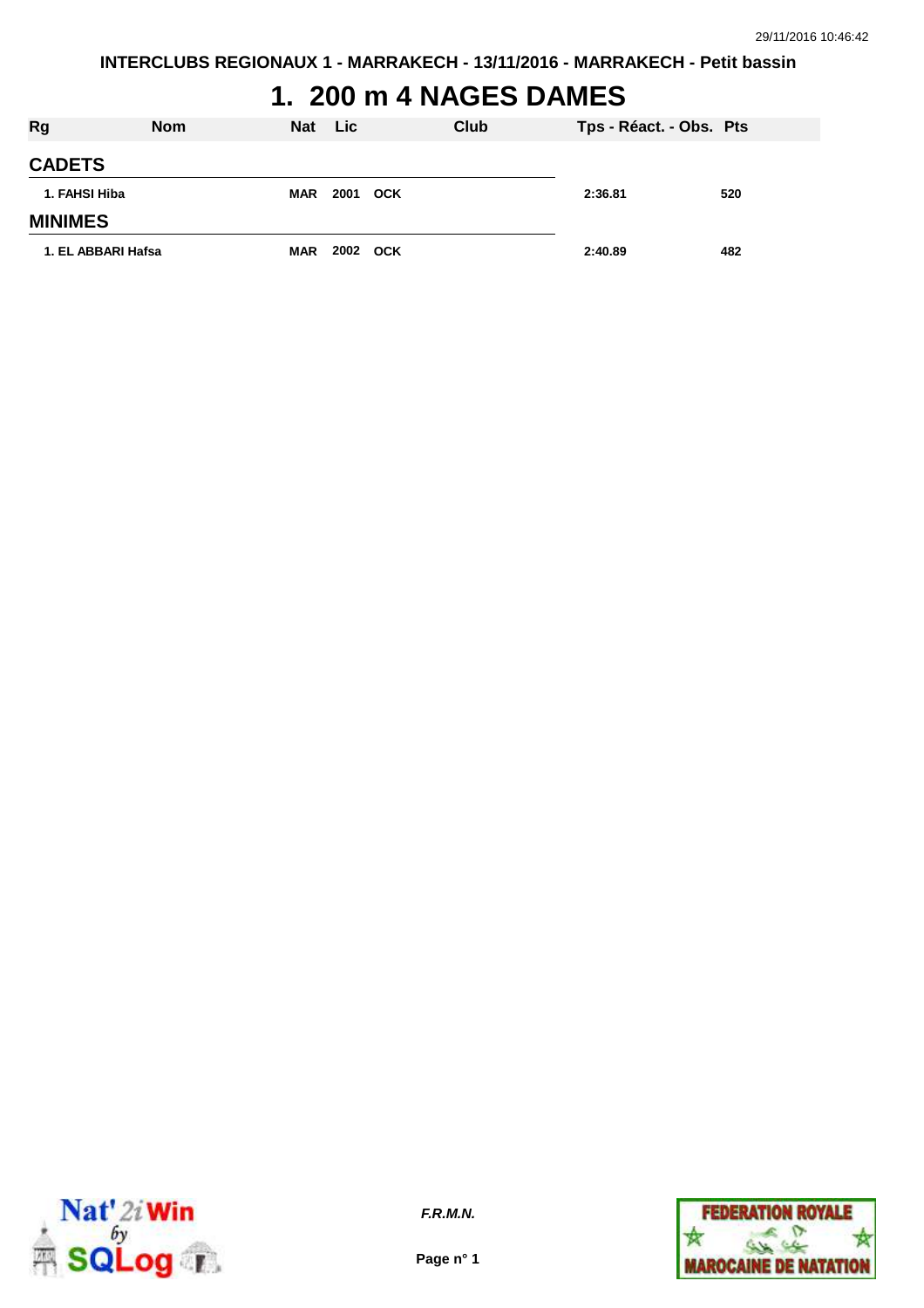**INTERCLUBS REGIONAUX 1 - MARRAKECH - 13/11/2016 - MARRAKECH - Petit bassin**

### **2. 200 m 4 NAGES MESSIEURS**

| Rg               | <b>Nom</b> | Nat        | <b>Lic</b> | <b>Club</b> | Tps - Réact. - Obs. Pts |     |
|------------------|------------|------------|------------|-------------|-------------------------|-----|
| <b>MINIMES</b>   |            |            |            |             |                         |     |
| 1. ZAHIDI Mounir |            | <b>MAR</b> | 2002 JIHA  |             | 2:54.91                 | 279 |



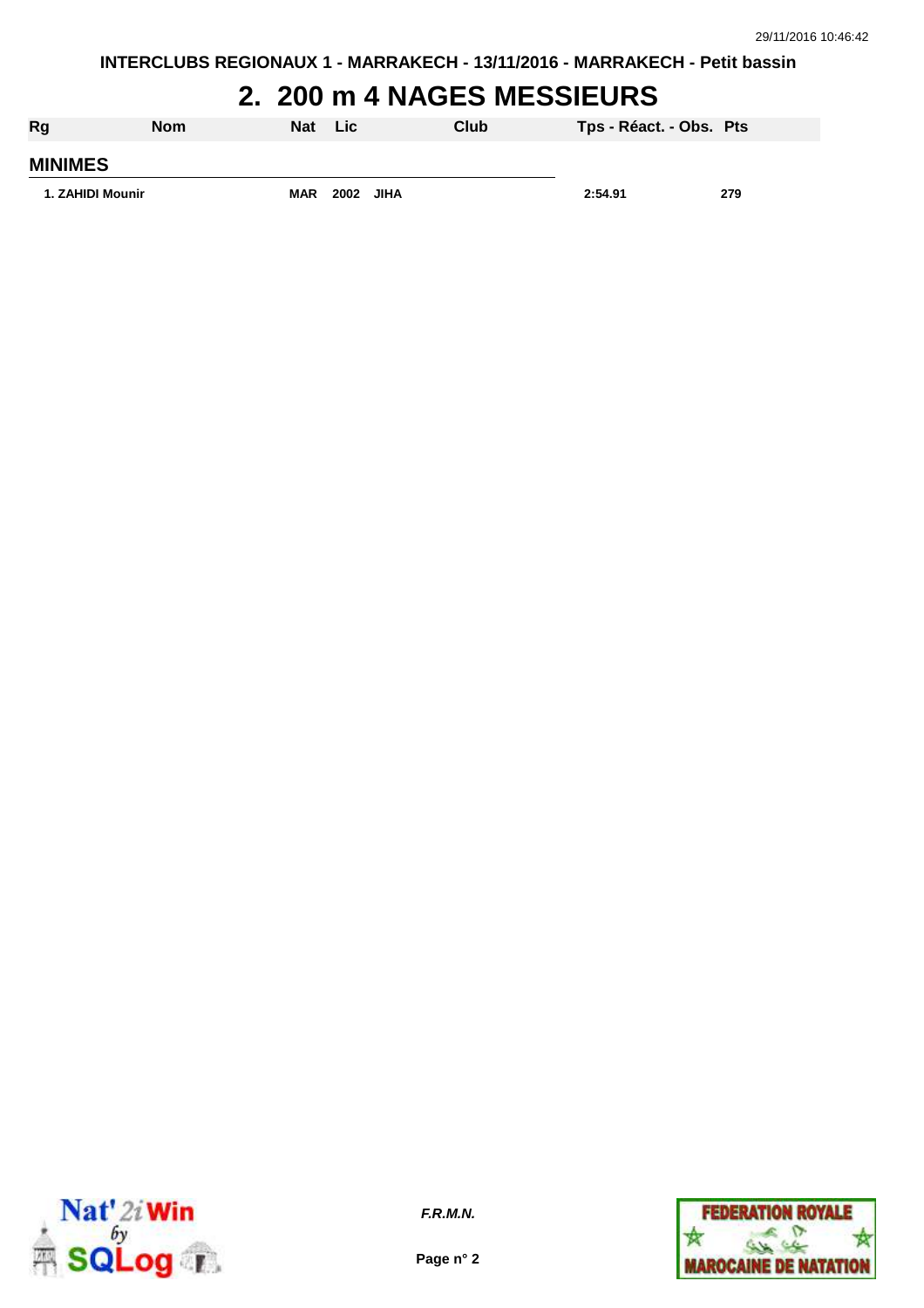### **3. 50 m BRASSE DAMES**

| Rg                             | <b>Nom</b> | <b>Nat</b> | Lic  | Club        | Tps - Réact. - Obs. Pts |     |
|--------------------------------|------------|------------|------|-------------|-------------------------|-----|
| <b>JUNIORS</b>                 |            |            |      |             |                         |     |
| 1. EL BAYDI Hiba               |            | <b>MAR</b> | 1999 | JIHA        | 38.63                   | 461 |
| <b>CADETS</b>                  |            |            |      |             |                         |     |
| 1. AJDI Ayya                   |            | <b>MAR</b> | 2001 | <b>KACM</b> | 39.34                   | 436 |
| 2. LAMGHARI Mariam             |            | <b>MAR</b> | 2000 | <b>OCK</b>  | 41.09                   | 383 |
| 3. NAFR Wissal                 |            | <b>MAR</b> | 2000 | <b>OCK</b>  | 41.19                   | 380 |
| <b>4. AIT BOUSERHANE Maria</b> |            | <b>MAR</b> | 2001 | <b>JIHA</b> | 45.56                   | 281 |
| <b>TLD. DRIOUACHE Zineb</b>    |            | <b>MAR</b> | 2000 | <b>CMND</b> | 53.38                   | 174 |
| <b>MINIMES</b>                 |            |            |      |             |                         |     |
| 1. BAYAR Nidal                 |            | <b>MAR</b> | 2003 | <b>OCS</b>  | 43.88                   | 314 |
| 2. AIT EL HAJ Ghita            |            | <b>MAR</b> | 2002 | <b>JIHA</b> | 43.95                   | 313 |
| 3. EL MACHFOU Salma            |            | <b>MAR</b> | 2003 | <b>JIHA</b> | 45.50                   | 282 |
| <b>TLD. ELOUAZZANI Amira</b>   |            | <b>MAR</b> | 2003 | <b>OCS</b>  | 50.67                   | 204 |



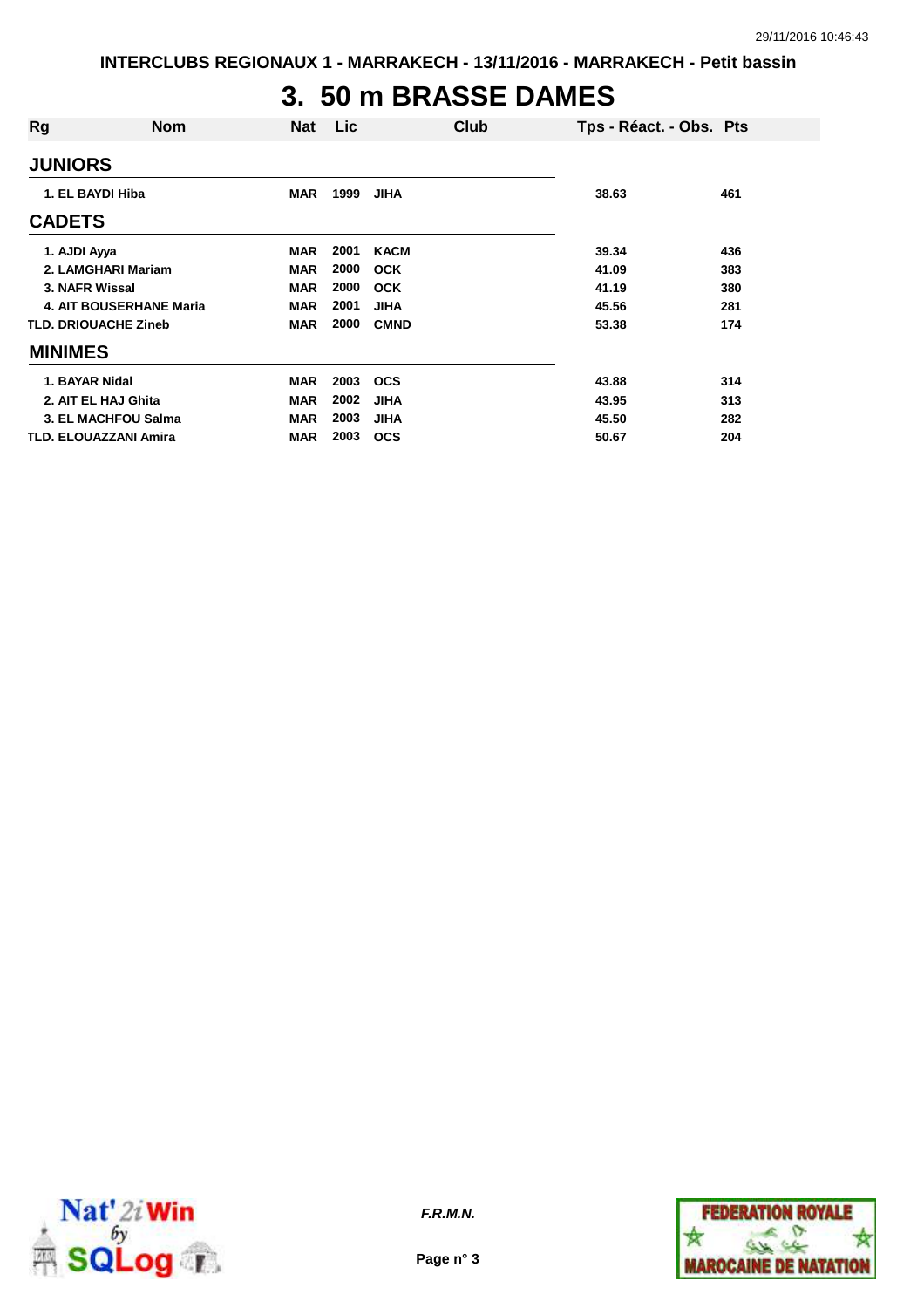## **4. 50 m BRASSE MESSIEURS**

| Rg | <b>Nom</b>                                                  | <b>Nat</b> | Lic          |                              | Club | Tps - Réact. - Obs. Pts |            |
|----|-------------------------------------------------------------|------------|--------------|------------------------------|------|-------------------------|------------|
|    | <b>SENIORS</b>                                              |            |              |                              |      |                         |            |
|    | 1. MOUCHARIQ Karim                                          | <b>MAR</b> | 1988         | <b>COMN</b>                  |      | 34.41                   | 465        |
|    | <b>2. AIT BENCHIBA HAFID</b>                                | <b>MAR</b> | 1991         | <b>JIHA</b>                  |      | 35.73                   | 416        |
|    | <b>TLD. BOUCHTAOUI Arafa</b>                                | <b>MAR</b> | 1990         | <b>JIHA</b>                  |      | 39.22                   | 314        |
|    | <b>JUNIORS</b>                                              |            |              |                              |      |                         |            |
|    |                                                             |            |              |                              |      |                         |            |
|    | 1. BENLYAMANI Achraf                                        | <b>MAR</b> | 1999         | <b>OCS</b>                   |      | 37.36                   | 363        |
|    | <b>TLD. EL HAIL Amine</b>                                   | <b>MAR</b> | 1999         | <b>JIHA</b>                  |      | 39.47                   | 308        |
|    | <b>NC. HAFID Ali</b>                                        | MAR        | 1998<br>1999 | <b>JIHA</b>                  |      | Dsq VI                  | 0          |
|    | <b>NC. BOU LAADAM Khalid</b>                                | MAR        |              | <b>JIHA</b>                  |      | Disqual.                | 0          |
|    | <b>CADETS</b>                                               |            |              |                              |      |                         |            |
|    | 1. OUGOUIS Anas                                             | MAR        | 2001         | <b>OCK</b>                   |      | 34.78                   | 451        |
|    | 2. SAFIR Yassine                                            | <b>MAR</b> | 2001         | <b>ASAMIN</b>                |      | 36.28                   | 397        |
|    | 3. QAISSOUNI Mehdi                                          | <b>MAR</b> | 2001         | <b>OCS</b>                   |      | 36.81                   | 380        |
|    | 4. COURDI Mohammed                                          | <b>MAR</b> | 2001         | <b>OCS</b>                   |      | 37.59                   | 357        |
|    | 5. EL HAMDANI Omar                                          | <b>MAR</b> | 2001         | <b>JIHA</b>                  |      | 38.00                   | 345        |
|    | 6. ALIOUI Oussama                                           | <b>MAR</b> | 2000         | <b>OCS</b>                   |      | 38.28                   | 338        |
|    | 7. AOKACH Yahya                                             | <b>MAR</b> | 2000         | <b>JIHA</b>                  |      | 41.91                   | 257        |
|    | <b>TLD. AITBELLA Mustafa</b>                                | <b>MAR</b> | 2000         | <b>OCS</b>                   |      | 42.76                   | 242        |
|    | <b>TLD. KHATIM Mustapha</b>                                 | <b>MAR</b> | 2000         | <b>CMND</b>                  |      | 43.20                   | 235        |
|    | <b>TLD. CHIHAZ Amine</b>                                    | <b>MAR</b> | 2001         | <b>CBN</b>                   |      | 45.53                   | 201        |
|    | <b>TLD. BELBOUKHARI Youness</b>                             | <b>MAR</b> | 2000         | <b>CBN</b>                   |      | 46.02                   | 194        |
|    | <b>TLD. EL HAMDOUNI Ayoub</b>                               | <b>MAR</b> | 2001         | <b>OCS</b>                   |      | 46.15                   | 193        |
|    | <b>NC. BAYAR Oussama</b>                                    | <b>MAR</b> | 2000         | <b>ASNS</b>                  |      | Frf n.d.                |            |
|    | <b>NC. ZINE Akram</b>                                       | <b>MAR</b> | 2000         | <b>OCS</b>                   |      | Frf n.d.                |            |
|    | <b>MINIMES</b>                                              |            |              |                              |      |                         |            |
|    | 1. ALIOUI Ilyasse                                           | MAR        | 2002         | <b>OCS</b>                   |      | 37.69                   | 354        |
|    | 2. QOUANANE Anas                                            | <b>MAR</b> | 2003         | <b>JIHA</b>                  |      | 39.06                   | 318        |
|    | 3. ZAHIDI Mounir                                            | <b>MAR</b> | 2002         | <b>JIHA</b>                  |      | 39.10                   | 317        |
|    | 4. AFEJDGHANE Imad                                          | <b>MAR</b> | 2002         | <b>ASAMIN</b>                |      | 40.48                   | 286        |
|    | 5. MAAT ALLAH Abdelwadoud                                   | <b>MAR</b> | 2003         | <b>OCS</b>                   |      | 43.20                   | 235        |
|    | 6. JAA Yassine                                              | <b>MAR</b> | 2003         | <b>CBN</b>                   |      | 43.84                   | 225        |
|    | 7. ELBOUKHARI Anas                                          | MAR        | 2003         | <b>JIHA</b>                  |      | 43.98                   | 223        |
|    | 8. ABDOUH Saad                                              | MAR        | 2002         | <b>JIHA</b>                  |      | 44.08                   | 221        |
|    | 9. ENNAZIHI Mohamed Reda                                    | <b>MAR</b> | 2002         | <b>OCS</b>                   |      | 44.28                   | 218        |
|    | 10. ELMESKINI Saad                                          | MAR        | 2002         | <b>JIHA</b>                  |      | 44.56                   | 214        |
|    | 11. BENAZZOUZ Hatim                                         | MAR        | 2003         | <b>OCS</b>                   |      | 44.60                   | 213        |
|    | 12. MITA Nassim                                             | MAR        | 2002         | <b>OCS</b>                   |      | 44.91                   | 209        |
|    | <b>TLD. BENRBIB Achraf</b>                                  | MAR        | 2003<br>2002 | <b>OCS</b>                   |      | 45.28                   | 204        |
|    | <b>TLD. CHERIF Samy</b>                                     | MAR        | 2003         | <b>OCS</b>                   |      | 45.84                   | 197        |
|    | <b>TLD. TABIT Youssef</b><br><b>TLD. CHAYED Ahmed Amine</b> | MAR<br>MAR | 2003         | <b>ASAMIN</b><br><b>JIHA</b> |      | 46.31                   | 191        |
|    | <b>TLD. ELHAMIL Youssef</b>                                 | MAR        | 2003         | <b>JIHA</b>                  |      | 46.98                   | 183<br>175 |
|    | <b>TLD. KHAOURI MAHIR Youssef</b>                           | MAR        | 2003         | <b>CBN</b>                   |      | 47.67<br>48.56          | 165        |
|    | <b>TLD. ERROUKHOU Walid</b>                                 | MAR        | 2003         | <b>ASAMIN</b>                |      | 49.06                   | 160        |
|    | <b>TLD. SALEH Abderrahmane</b>                              | MAR        | 2002         | <b>JIHA</b>                  |      | 49.31                   | 158        |
|    | <b>TLD. BELQARCH Elmehdi</b>                                | MAR        | 2002         | <b>CBN</b>                   |      | 50.91                   | 143        |
|    | <b>TLD. ARGUIEL Badr Eddine</b>                             | MAR        | 2003         | <b>OCS</b>                   |      | 51.35                   | 140        |
|    | <b>NC. LIZE Ilias</b>                                       | MAR        | 2002         | <b>CMND</b>                  |      | Dsq VI                  | 0          |
|    | <b>NC. HASSANINE Youssef</b>                                | <b>MAR</b> | 2003         | <b>OCS</b>                   |      | Dsq VI                  | 0          |
|    | <b>NC. SAISSI Anwar</b>                                     | MAR        | 2003         | <b>OCS</b>                   |      | Dsq VI                  | 0          |



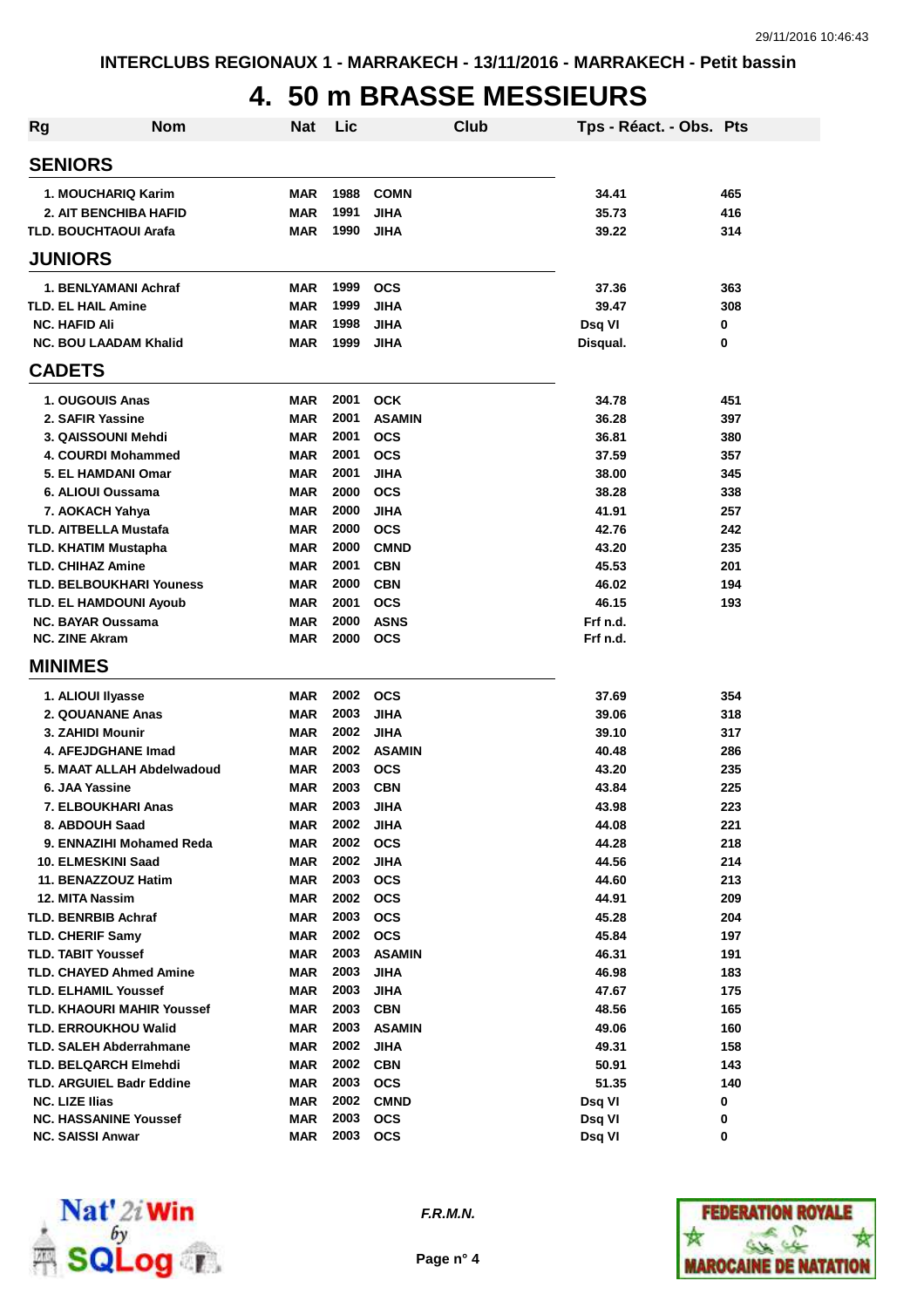#### **5. 400 m NAGE LIBRE DAMES**

| Rg              | <b>Nom</b>         | <b>Nat</b> | Lic  |             | Club | Tps - Réact. - Obs. Pts |     |
|-----------------|--------------------|------------|------|-------------|------|-------------------------|-----|
| <b>JUNIORS</b>  |                    |            |      |             |      |                         |     |
| 1. FIDADI Fadwa |                    | <b>MAR</b> | 1999 | <b>KACM</b> |      | 5:00.69                 | 498 |
| <b>CADETS</b>   |                    |            |      |             |      |                         |     |
| 1. FAHSI Doha   |                    | <b>MAR</b> | 2001 | OCK         |      | 5:04.84                 | 478 |
|                 | 2. LAMGHARI Mariam | <b>MAR</b> | 2000 | <b>OCK</b>  |      | 5:48.56                 | 319 |
| 3. NAFR Wissal  |                    | <b>MAR</b> | 2000 | <b>OCK</b>  |      | 6:09.66                 | 268 |
| NC. AJDI Ayya   |                    | <b>MAR</b> | 2001 | <b>KACM</b> |      | <b>\bandon</b>          | 0   |
| <b>MINIMES</b>  |                    |            |      |             |      |                         |     |
|                 | 1. SELLAFI Mariam  | <b>MAR</b> | 2002 | <b>OCK</b>  |      | 5:11.84                 | 446 |



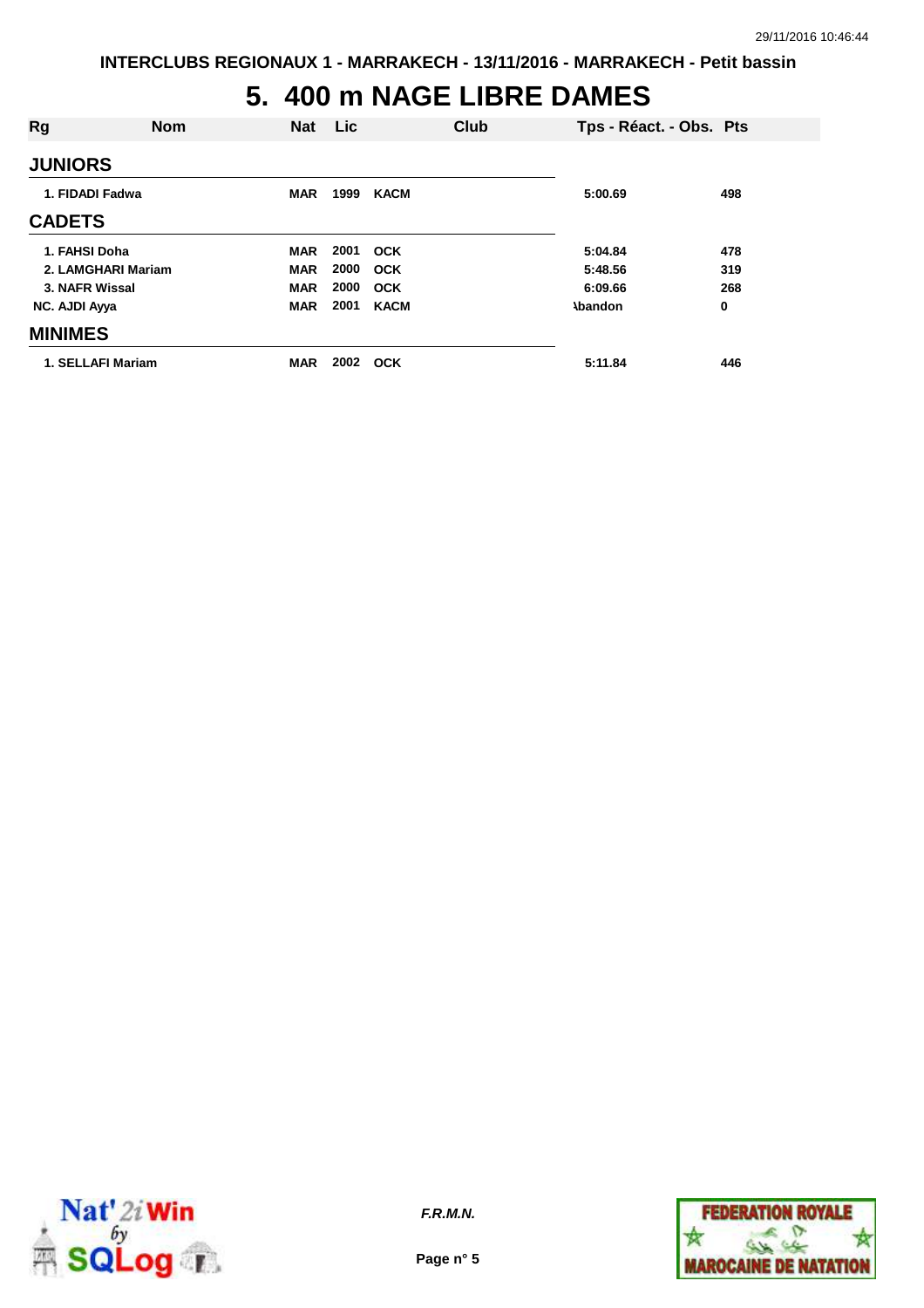### **6. 400 m NAGE LIBRE MESSIEURS**

| <b>Rg</b> | <b>Nom</b>                  | <b>Nat</b> | Lic  | Club          | Tps - Réact. - Obs. Pts |     |
|-----------|-----------------------------|------------|------|---------------|-------------------------|-----|
|           | <b>JUNIORS</b>              |            |      |               |                         |     |
|           | 1. LAKHDAR Achraf           | <b>MAR</b> | 1998 | <b>KACM</b>   | 5:18.72                 | 329 |
|           | <b>CADETS</b>               |            |      |               |                         |     |
|           | 1. DABBAR Saad Amine        | <b>MAR</b> | 2000 | <b>OCK</b>    | 4:38.48                 | 493 |
|           | 2. SAFIR Yassine            | <b>MAR</b> | 2001 | <b>ASAMIN</b> | 5:17.62                 | 332 |
|           | 3. OUGOUIS Anas             | <b>MAR</b> | 2001 | <b>OCK</b>    | 5:28.66                 | 300 |
|           | 4. ANKA SOUBAAI Abdelmajid  | <b>MAR</b> | 2001 | <b>KACM</b>   | 5:54.09                 | 240 |
|           | <b>TLD. KHATIM Mustapha</b> | <b>MAR</b> | 2000 | <b>CMND</b>   | 6:31.19                 | 178 |
|           | <b>MINIMES</b>              |            |      |               |                         |     |
|           | 1. NAJIH Ouissam            | <b>MAR</b> | 2002 | <b>KACM</b>   | 4:53.38                 | 422 |
|           | 2. MOUHIB Yahya             | <b>MAR</b> | 2002 | <b>OCK</b>    | 5:05.69                 | 373 |
|           | <b>3. HAITAM Monssif</b>    | <b>MAR</b> | 2002 | <b>OCK</b>    | 5:08.75                 | 362 |
|           | 4. KARADA Youssef           | <b>MAR</b> | 2003 | <b>CMND</b>   | 5:16.14                 | 337 |
|           | 5. DIDOUCH Mohamed Amine    | <b>MAR</b> | 2003 | <b>ASAMIN</b> | 5:24.81                 | 311 |
|           | <b>6. BELKHDARE Younes</b>  | <b>MAR</b> | 2002 | <b>ASAMIN</b> | 5:38.00                 | 276 |
|           | <b>7. MOUHOUBI Lounes</b>   | <b>MAR</b> | 2002 | <b>CMND</b>   | 5:43.47                 | 263 |
|           | 8. LIZE Ilias               | <b>MAR</b> | 2002 | <b>CMND</b>   | 5:59.17                 | 230 |
|           | 9. FIDADI Fayçal            | <b>MAR</b> | 2003 | <b>KACM</b>   | 6:00.31                 | 227 |
|           | 10. RABOUN Ayoub            | <b>MAR</b> | 2003 | <b>CMND</b>   | 6:02.63                 | 223 |
|           | <b>TLD. BKHIBKHI IIyas</b>  | <b>MAR</b> | 2002 | <b>CMND</b>   | 6:21.38                 | 192 |
|           | <b>TLD. TABIT Youssef</b>   | <b>MAR</b> | 2003 | <b>ASAMIN</b> | 6:25.59                 | 185 |



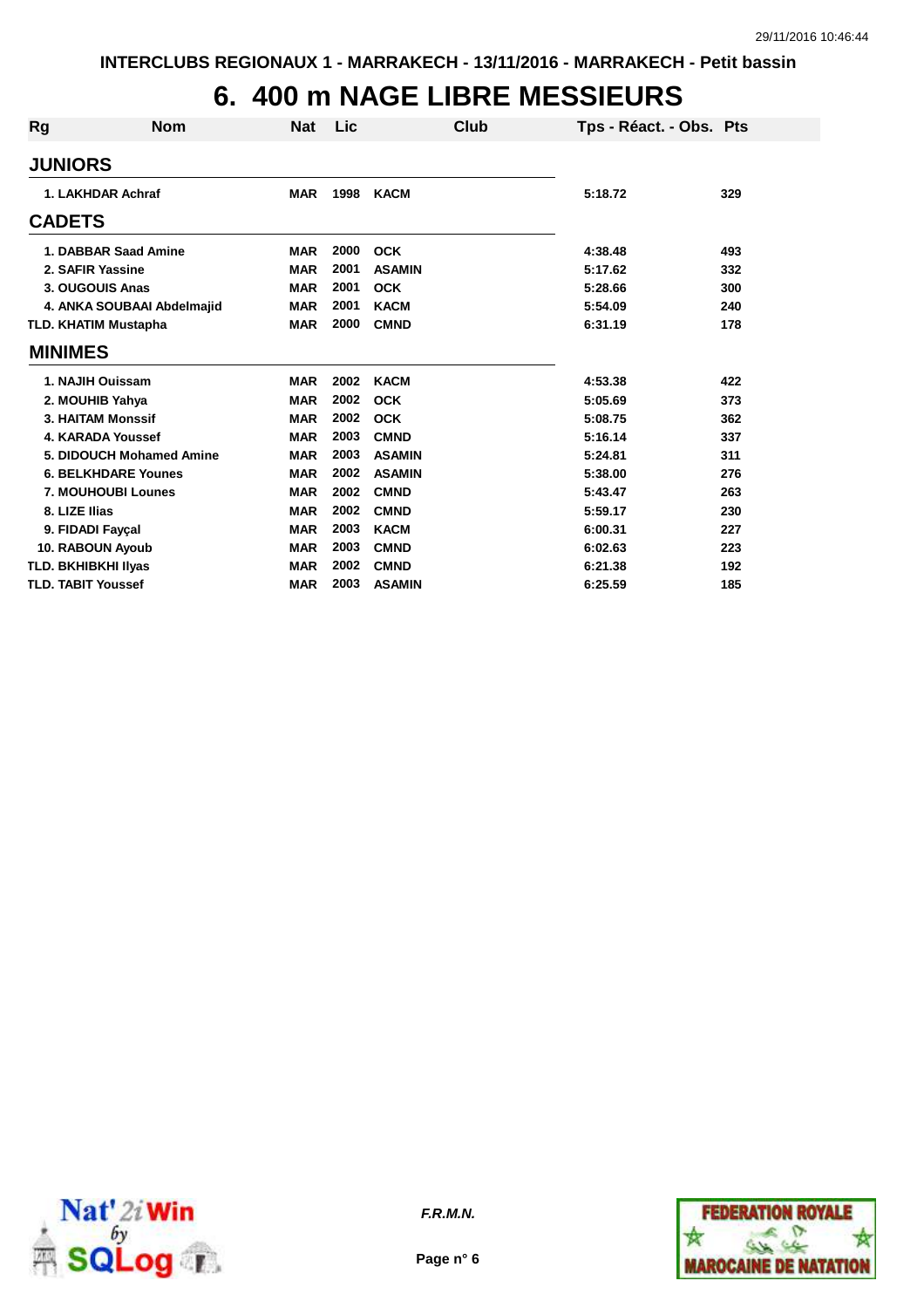# **7. 200 m DOS DAMES**

| <b>Rg</b>                  | <b>Nom</b>        | <b>Nat</b> | <b>Lic</b> | Club       | Tps - Réact. - Obs. Pts |     |
|----------------------------|-------------------|------------|------------|------------|-------------------------|-----|
| <b>CADETS</b>              |                   |            |            |            |                         |     |
| 1. FAHSI Hiba              |                   | MAR        | 2001       | <b>OCK</b> | 2:31.72                 | 546 |
| 2. KHALED Kaoutar          |                   | <b>MAR</b> | 2001       | <b>OCK</b> | 3:01.20                 | 320 |
| <b>MINIMES</b>             |                   |            |            |            |                         |     |
|                            | 1. BOUHMALA Salma | <b>MAR</b> | 2002       | <b>OCS</b> | 3:08.72                 | 284 |
| <b>TLD. FADILE Oumaima</b> |                   | <b>MAR</b> | 2002       | OCK        | 3:25.27                 | 220 |



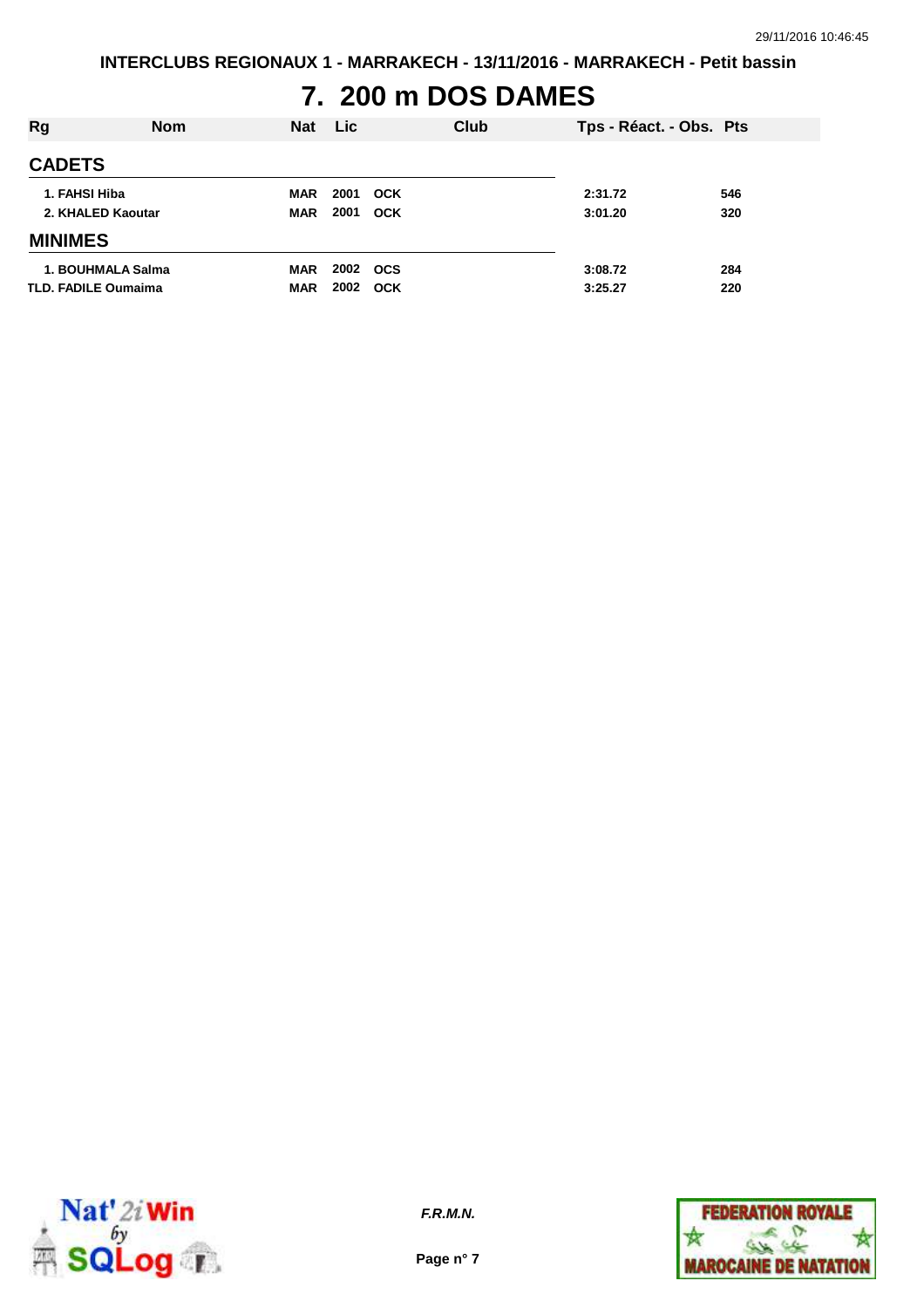# **8. 200 m DOS MESSIEURS**

| Rg                   | <b>Nom</b>                | <b>Nat</b> | Lic. | <b>Club</b> | Tps - Réact. - Obs. Pts |     |
|----------------------|---------------------------|------------|------|-------------|-------------------------|-----|
| <b>CADETS</b>        |                           |            |      |             |                         |     |
| 1. DAHLANE Ahmed     |                           | <b>MAR</b> | 2001 | <b>JIHA</b> | 3:01.22                 | 235 |
| 2. AOKACH Yahya      |                           | <b>MAR</b> | 2000 | <b>JIHA</b> | 3:04.93                 | 221 |
| <b>MINIMES</b>       |                           |            |      |             |                         |     |
| 1. MOUHIB Yahya      |                           | <b>MAR</b> | 2002 | <b>OCK</b>  | 2:38.39                 | 352 |
| 2. HAITAM Monssif    |                           | <b>MAR</b> | 2002 | <b>OCK</b>  | 2:52.19                 | 274 |
| 3. ES SAMLALI Ismail |                           | <b>MAR</b> | 2002 | <b>OCK</b>  | 2:53.66                 | 267 |
| 4. AIT SALAH Othmane |                           | <b>MAR</b> | 2002 | <b>JIHA</b> | 3:07.72                 | 211 |
|                      | NC. ENNAZIHI Mohamed Reda | <b>MAR</b> | 2002 | <b>OCS</b>  | <b>Abandon</b>          | 0   |



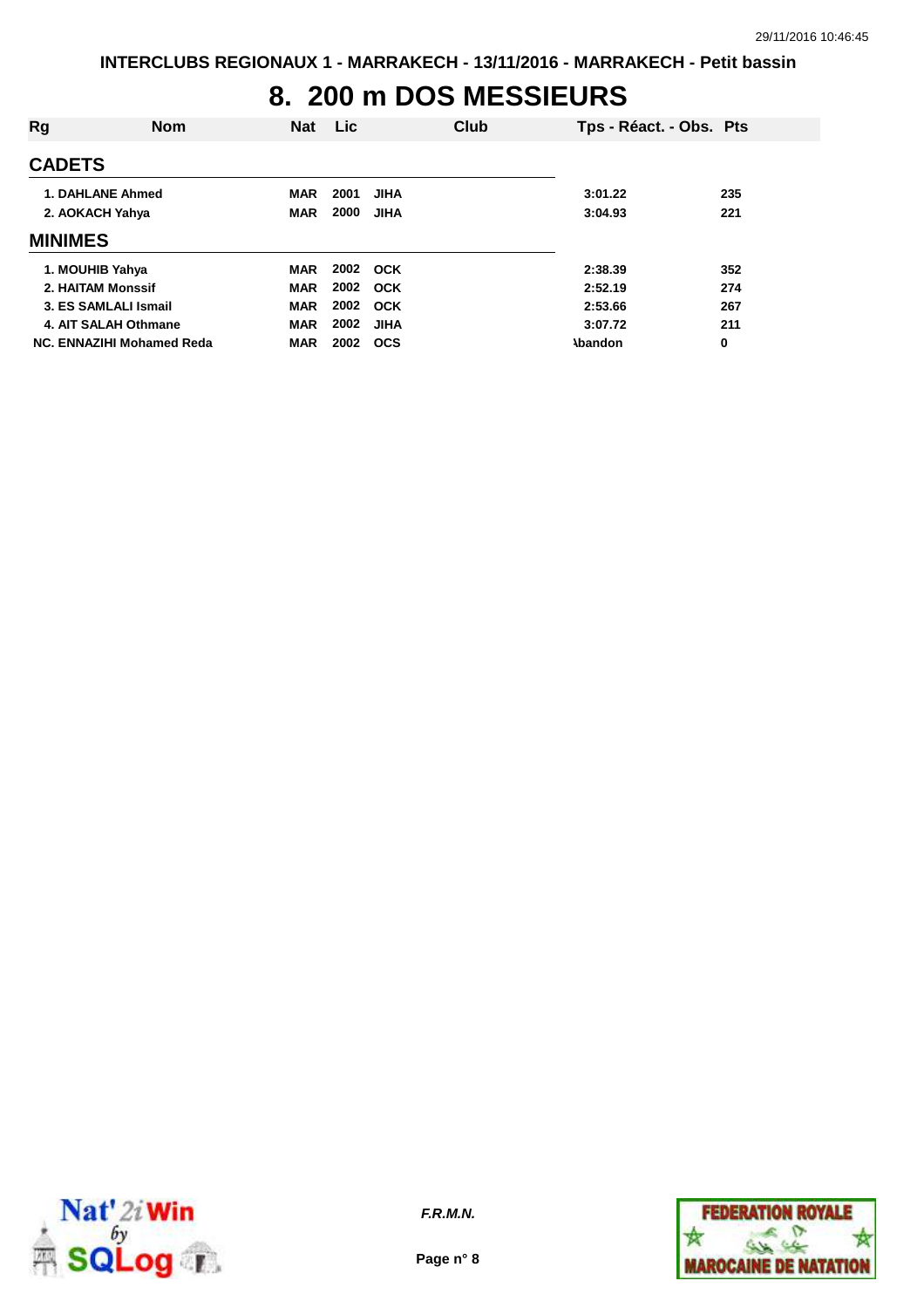#### **9. 100 m PAPILLON DAMES**

| Rg                      | <b>Nom</b> | <b>Nat</b> | <b>Lic</b> |      | Club | Tps - Réact. - Obs. Pts |     |
|-------------------------|------------|------------|------------|------|------|-------------------------|-----|
| <b>JUNIORS</b>          |            |            |            |      |      |                         |     |
| <b>NC. FIDADI Fadwa</b> |            | <b>MAR</b> | 1999       | KACM |      | Frf n.d.                |     |
| <b>CADETS</b>           |            |            |            |      |      |                         |     |
| 1. FAHSI Doha           |            | <b>MAR</b> | 2001 OCK   |      |      | 1:14.85                 | 418 |
| <b>MINIMES</b>          |            |            |            |      |      |                         |     |
| 1. EL ABBARI Hafsa      |            | <b>MAR</b> | 2002 OCK   |      |      | 1:13.00                 | 451 |
| 2. SELLAFI Mariam       |            | <b>MAR</b> | 2002 OCK   |      |      | 1:20.88                 | 331 |



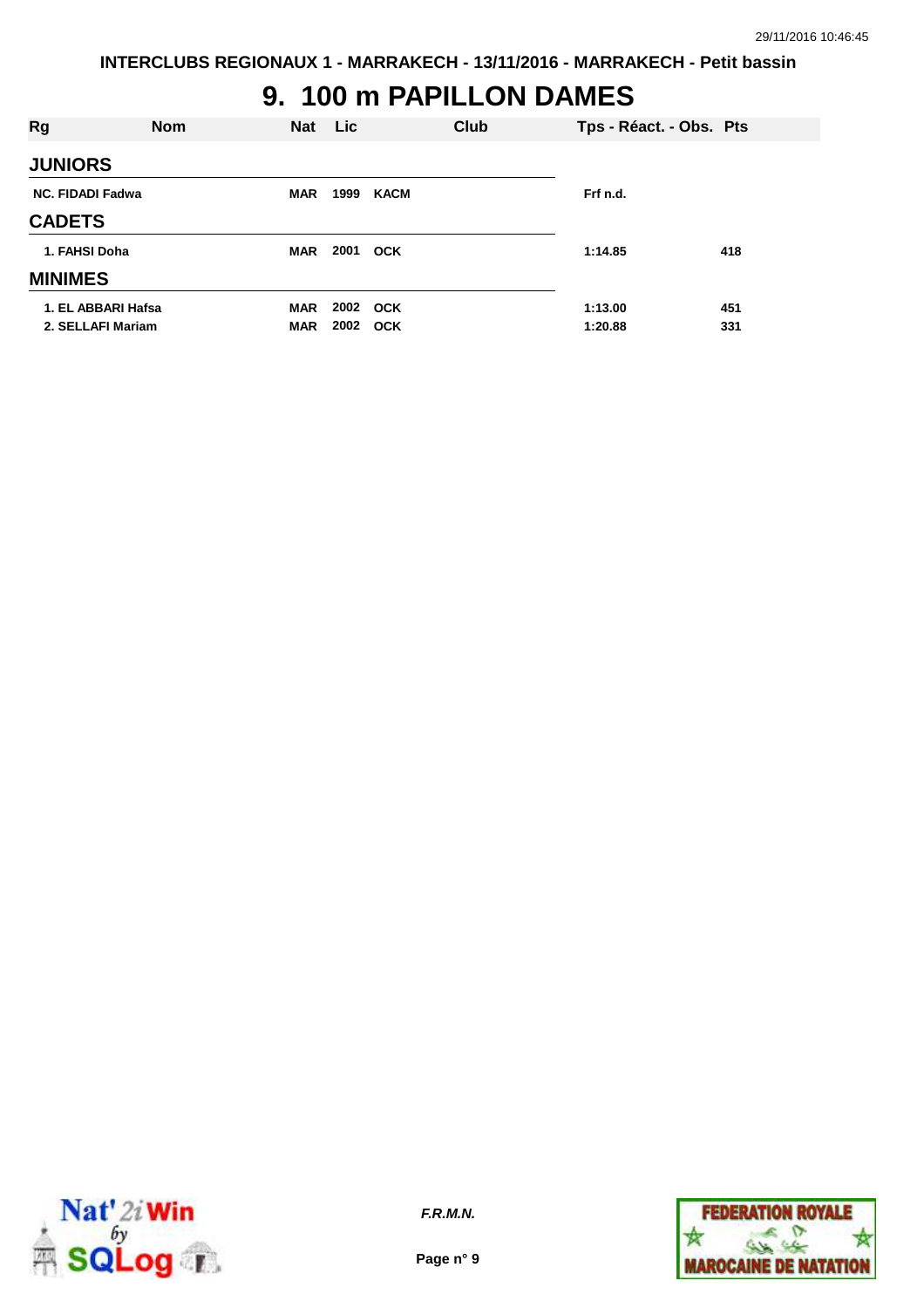#### **10. 100 m PAPILLON MESSIEURS**

| Rg                                             | <b>Nom</b> | <b>Nat</b>        | <b>Lic</b> |                        | Club                      | Tps - Réact. - Obs. Pts |
|------------------------------------------------|------------|-------------------|------------|------------------------|---------------------------|-------------------------|
| <b>CADETS</b>                                  |            |                   |            |                        |                           |                         |
| 1. DABBAR Saad Amine                           |            | MAR               | 2000       | <b>OCK</b>             | 1:12.45                   | 325                     |
| <b>MINIMES</b>                                 |            |                   |            |                        |                           |                         |
| 1. ES SAMLALI Ismail<br><b>NC. ZINE Quadii</b> |            | MAR<br><b>MAR</b> | 2003       | 2002 OCK<br><b>OCS</b> | 1:21.81<br><b>\bandon</b> | 225<br>0                |



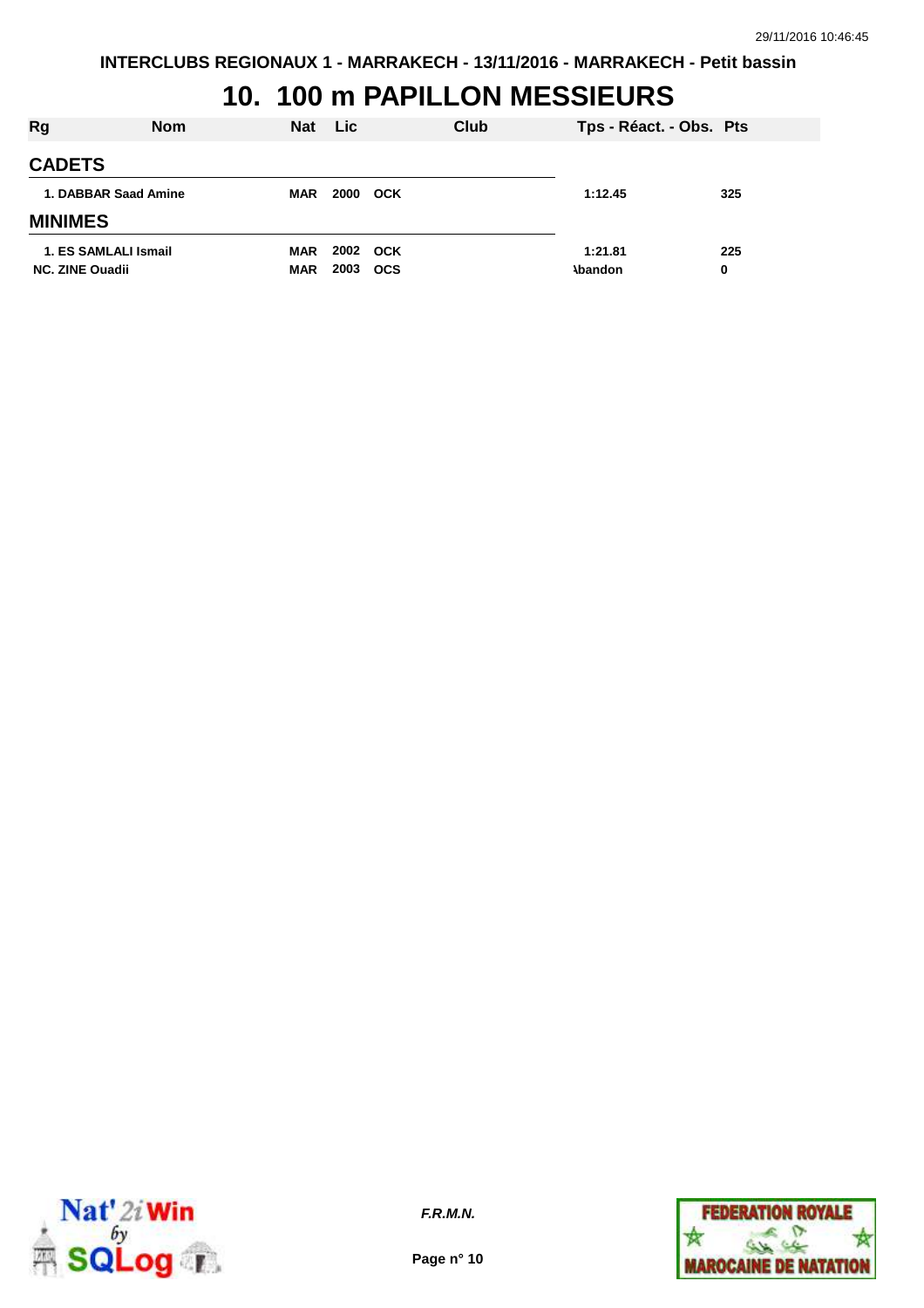### **11. 100 m NAGE LIBRE DAMES**

| Rg                          | <b>Nom</b>                       | Nat        | <b>Lic</b> | Club        | Tps - Réact. - Obs. Pts |     |
|-----------------------------|----------------------------------|------------|------------|-------------|-------------------------|-----|
| <b>JUNIORS</b>              |                                  |            |            |             |                         |     |
| 1. FIDADI Fadwa             |                                  | <b>MAR</b> | 1999       | <b>KACM</b> | 1:04.20                 | 533 |
| <b>CADETS</b>               |                                  |            |            |             |                         |     |
| 1. FAHSI Hiba               |                                  | <b>MAR</b> | 2001       | <b>OCK</b>  | 1:02.28                 | 584 |
| 2. FAHSI Doha               |                                  | <b>MAR</b> | 2001       | <b>OCK</b>  | 1:03.75                 | 545 |
| 3. AJDI Ayya                |                                  | <b>MAR</b> | 2001       | <b>KACM</b> | 1:09.91                 | 413 |
|                             | <b>4. LAMGHARI Mariam</b>        | <b>MAR</b> | 2000       | <b>OCK</b>  | 1:11.78                 | 381 |
|                             | 5. KHALED Kaoutar                | <b>MAR</b> | 2001       | <b>OCK</b>  | 1:13.86                 | 350 |
| 6. NAFR Wissal              |                                  | <b>MAR</b> | 2000       | <b>OCK</b>  | 1:15.09                 | 333 |
|                             | <b>TLD. AIT BOUSERHANE Maria</b> | <b>MAR</b> | 2001       | <b>JIHA</b> | 1:20.81                 | 267 |
| <b>TLD. DRIOUACHE Zineb</b> |                                  | <b>MAR</b> | 2000       | <b>CMND</b> | 1:24.88                 | 230 |
| <b>NC. LAABIED Rim</b>      |                                  | <b>MAR</b> | 2001       | <b>CMND</b> | Frf n.d.                |     |
| <b>MINIMES</b>              |                                  |            |            |             |                         |     |
|                             | 1. FADILE Oumaima                | <b>MAR</b> | 2002       | <b>OCK</b>  | 1:16.16                 | 319 |
|                             | <b>TLD. EL MACHFOU Salma</b>     | <b>MAR</b> | 2003       | <b>JIHA</b> | 1:29.00                 | 200 |
|                             | <b>TLD. ELOUAZZANI Amira</b>     | <b>MAR</b> | 2003       | <b>OCS</b>  | 1:33.03                 | 175 |
| <b>NC. AIT EL HAJ Ghita</b> |                                  | <b>MAR</b> | 2002       | <b>JIHA</b> | Frf n.d.                |     |
|                             | <b>NC. CHERKAOUI JAOUAD Hiba</b> | <b>MAR</b> | 2002       | <b>KACM</b> | Frf n.d.                |     |
|                             | <b>NC. DOUADA Hibat Allah</b>    | <b>MAR</b> | 2002       | <b>KACM</b> | Frf n.d.                |     |



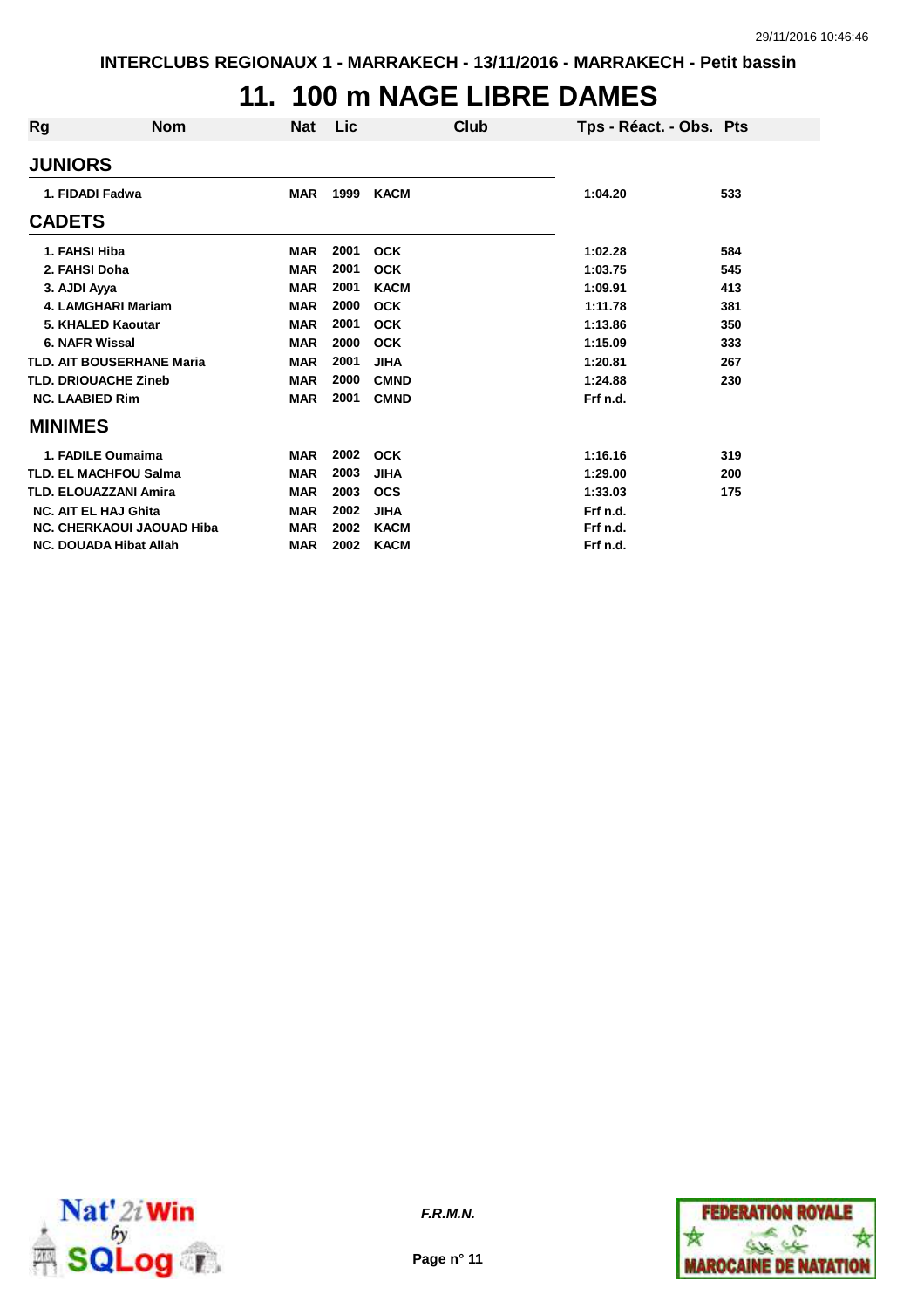### **12. 100 m NAGE LIBRE MESSIEURS**

| Rg | Nom                                                           | <b>Nat</b>               | Lic          | Club                         | Tps - Réact. - Obs. Pts |            |
|----|---------------------------------------------------------------|--------------------------|--------------|------------------------------|-------------------------|------------|
|    | <b>SENIORS</b>                                                |                          |              |                              |                         |            |
|    | 1. NADIFIYINE Younes Taha                                     | <b>MAR</b>               | 1995         | <b>KACM</b>                  | 59.51                   | 489        |
|    | <b>TLD. AHL MBAREK Zakaria</b>                                | <b>MAR</b>               | 1997         | <b>CBN</b>                   | 1:07.05                 | 342        |
|    | <b>JUNIORS</b>                                                |                          |              |                              |                         |            |
|    | 1. LAKHDAR Achraf                                             | <b>MAR</b>               | 1998         | <b>KACM</b>                  | 1:03.84                 | 396        |
|    | 2. BENLYAMANI Achraf                                          | <b>MAR</b>               | 1999         | <b>OCS</b>                   | 1:05.18                 | 372        |
|    | <b>NC. ELHAMDOUNI Mosab</b>                                   | <b>MAR</b>               | 1999         | <b>OCS</b>                   | <b>Abandon</b>          | 0          |
|    | <b>CADETS</b>                                                 |                          |              |                              |                         |            |
|    | 1. DABBAR Saad Amine                                          | <b>MAR</b>               | 2000         | <b>OCK</b>                   | 58.68                   | 511        |
|    | 2. SAFIR Yassine                                              | <b>MAR</b>               | 2001         | <b>ASAMIN</b>                | 1:03.07                 | 411        |
|    | 3. EL HAMDANI Omar                                            | <b>MAR</b>               | 2001         | <b>JIHA</b>                  | 1:06.45                 | 351        |
|    | 4. COURDI Mohammed                                            | <b>MAR</b>               | 2001         | <b>OCS</b>                   | 1:10.23                 | 298        |
|    | TLD. ANKA SOUBAAI Abdelmajid                                  | MAR                      | 2001         | <b>KACM</b>                  | 1:12.44                 | 271        |
|    | TLD. CHERGUI MOUANE Yassine                                   | <b>MAR</b>               | 2001         | <b>OCS</b>                   | 1:12.70                 | 268        |
|    | <b>TLD. KHATIM Mustapha</b>                                   | <b>MAR</b>               | 2000         | <b>CMND</b>                  | 1:18.66                 | 212        |
|    | <b>TLD. EL HAMDOUNI Ayoub</b>                                 | <b>MAR</b>               | 2001         | <b>OCS</b>                   | 1:21.26                 | 192        |
|    | <b>TLD. AITBELLA Mustafa</b>                                  | <b>MAR</b>               | 2000         | <b>OCS</b>                   | 1:22.66                 | 182        |
|    | <b>NC. BAYAR Oussama</b><br><b>NC. ZINE Akram</b>             | <b>MAR</b><br><b>MAR</b> | 2000<br>2000 | <b>ASNS</b>                  | Frf n.d.<br>Frf n.d.    |            |
|    | <b>MINIMES</b>                                                |                          |              | <b>OCS</b>                   |                         |            |
|    |                                                               |                          |              |                              |                         |            |
|    | 1. NAJIH Ouissam                                              | <b>MAR</b>               | 2002         | <b>KACM</b>                  | 59.39                   | 492        |
|    | <b>2. HAITAM Monssif</b>                                      | <b>MAR</b>               | 2002         | <b>OCK</b>                   | 1:02.00                 | 433        |
|    | 3. MOUHIB Yahya                                               | <b>MAR</b>               | 2002         | <b>OCK</b>                   | 1:02.91                 | 414        |
|    | <b>4. QOUANANE Anas</b>                                       | <b>MAR</b>               | 2003         | <b>JIHA</b>                  | 1:05.00                 | 375        |
|    | <b>5. MOUHOUBI Lounes</b>                                     | <b>MAR</b>               | 2002<br>2003 | <b>CMND</b>                  | 1:05.29                 | 370        |
|    | 6. KARADA Youssef<br><b>7. DIDOUCH Mohamed Amine</b>          | <b>MAR</b><br><b>MAR</b> | 2003         | <b>CMND</b><br><b>ASAMIN</b> | 1:05.63<br>1:09.70      | 365<br>304 |
|    | 8. LIZE Ilias                                                 | <b>MAR</b>               | 2002         | <b>CMND</b>                  | 1:10.14                 | 299        |
|    | 9. AFEJDGHANE Imad                                            | <b>MAR</b>               | 2002         | <b>ASAMIN</b>                | 1:11.69                 | 280        |
|    | 10. ABDOUH Saad                                               | <b>MAR</b>               | 2002         | <b>JIHA</b>                  | 1:11.84                 | 278        |
|    | 11. RABOUN Ayoub                                              | <b>MAR</b>               | 2003         | <b>CMND</b>                  | 1:12.04                 | 276        |
|    | 12. ALIOUI Ilyasse                                            | <b>MAR</b>               | 2002         | <b>OCS</b>                   | 1:12.06                 | 275        |
|    | <b>13. BELKHDARE Younes</b>                                   | MAR                      |              | 2002 ASAMIN                  | 1:12.11                 | 275        |
|    | 14. ELOUAZZANI Rayyane                                        | <b>MAR</b>               | 2002         | <b>OCS</b>                   | 1:14.75                 | 247        |
|    | 15. BENAZZOUZ Hatim                                           | <b>MAR</b>               | 2003         | <b>OCS</b>                   | 1:15.54                 | 239        |
|    | 16. AIT SALAH Othmane                                         | <b>MAR</b>               | 2002         | <b>JIHA</b>                  | 1:15.55                 | 239        |
|    | 17. ZINE Ouadii                                               | <b>MAR</b>               | 2003         | <b>OCS</b>                   | 1:15.66                 | 238        |
|    | <b>TLD. SAISSI Amjad</b>                                      | <b>MAR</b>               | 2003         | <b>OCS</b>                   | 1:16.77                 | 228        |
|    | <b>TLD. FIDADI Faycal</b>                                     | <b>MAR</b>               | 2003         | <b>KACM</b>                  | 1:16.82                 | 227        |
|    | <b>TLD. ELBOUKHARI Anas</b>                                   | <b>MAR</b>               | 2003         | <b>JIHA</b>                  | 1:17.25                 | 223        |
|    | <b>TLD. SGHYAR Ziad</b>                                       | <b>MAR</b>               | 2002         | <b>KACM</b>                  | 1:17.86                 | 218        |
|    | <b>TLD. TABIT Youssef</b>                                     | <b>MAR</b>               | 2003         | <b>ASAMIN</b>                | 1:18.50                 | 213        |
|    | TLD. ENNAZIHI Mohamed Reda                                    | <b>MAR</b>               | 2002         | <b>OCS</b>                   | 1:19.05                 | 209        |
|    | <b>TLD. KHYAT Ayoub</b>                                       | <b>MAR</b>               | 2002         | <b>KACM</b>                  | 1:19.28                 | 207        |
|    | <b>TLD. ELHAMIL Youssef</b>                                   | <b>MAR</b>               | 2003         | <b>JIHA</b>                  | 1:19.47                 | 205        |
|    | <b>TLD. ERROUKHOU Walid</b>                                   | <b>MAR</b>               | 2003         | <b>ASAMIN</b>                | 1:20.36                 | 198        |
|    | TLD. MAAT ALLAH Abdelwadoud                                   | <b>MAR</b>               | 2003<br>2002 | <b>OCS</b>                   | 1:20.70                 | 196        |
|    | <b>TLD. BKHIBKHI IIyas</b>                                    | <b>MAR</b>               | 2003         | <b>CMND</b>                  | 1:22.22                 | 185        |
|    | <b>TLD. BENRBIB Achraf</b><br><b>TLD. ARGUIEL Badr Eddine</b> | <b>MAR</b><br><b>MAR</b> | 2003         | <b>OCS</b><br><b>OCS</b>     | 1:24.02<br>1:37.09      | 174<br>112 |
|    | <b>NC. EL FALI Anas</b>                                       | <b>MAR</b>               | 2002         | <b>JIHA</b>                  | Frf n.d.                |            |
|    | <b>NC. BNITTO Oussama</b>                                     | MAR                      | 2003         | <b>KACM</b>                  | <b>Abandon</b>          | 0          |
|    |                                                               |                          |              |                              |                         |            |



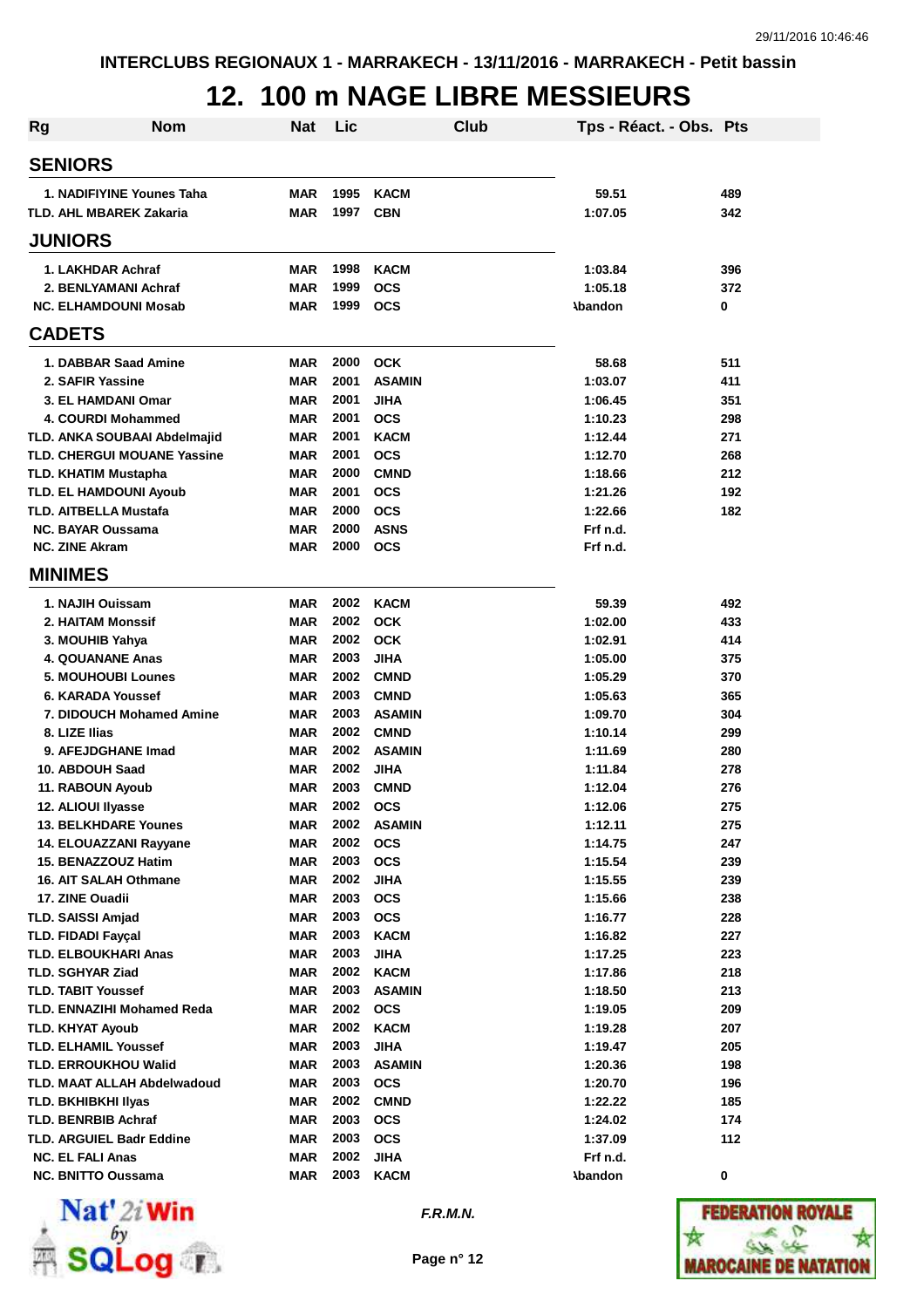# **13. 200 m BRASSE DAMES**

| <b>Rg</b>          | <b>Nom</b> | <b>Nat</b> | <b>Lic</b> |      | Club | Tps - Réact. - Obs. Pts |     |
|--------------------|------------|------------|------------|------|------|-------------------------|-----|
| <b>JUNIORS</b>     |            |            |            |      |      |                         |     |
| 1. EL BAYDI Hiba   |            | <b>MAR</b> | 1999       | JIHA |      | 3:05.34                 | 422 |
| <b>CADETS</b>      |            |            |            |      |      |                         |     |
| 1. LAMGHARI Mariam |            | <b>MAR</b> | 2000       | OCK  |      | 3:18.95                 | 341 |



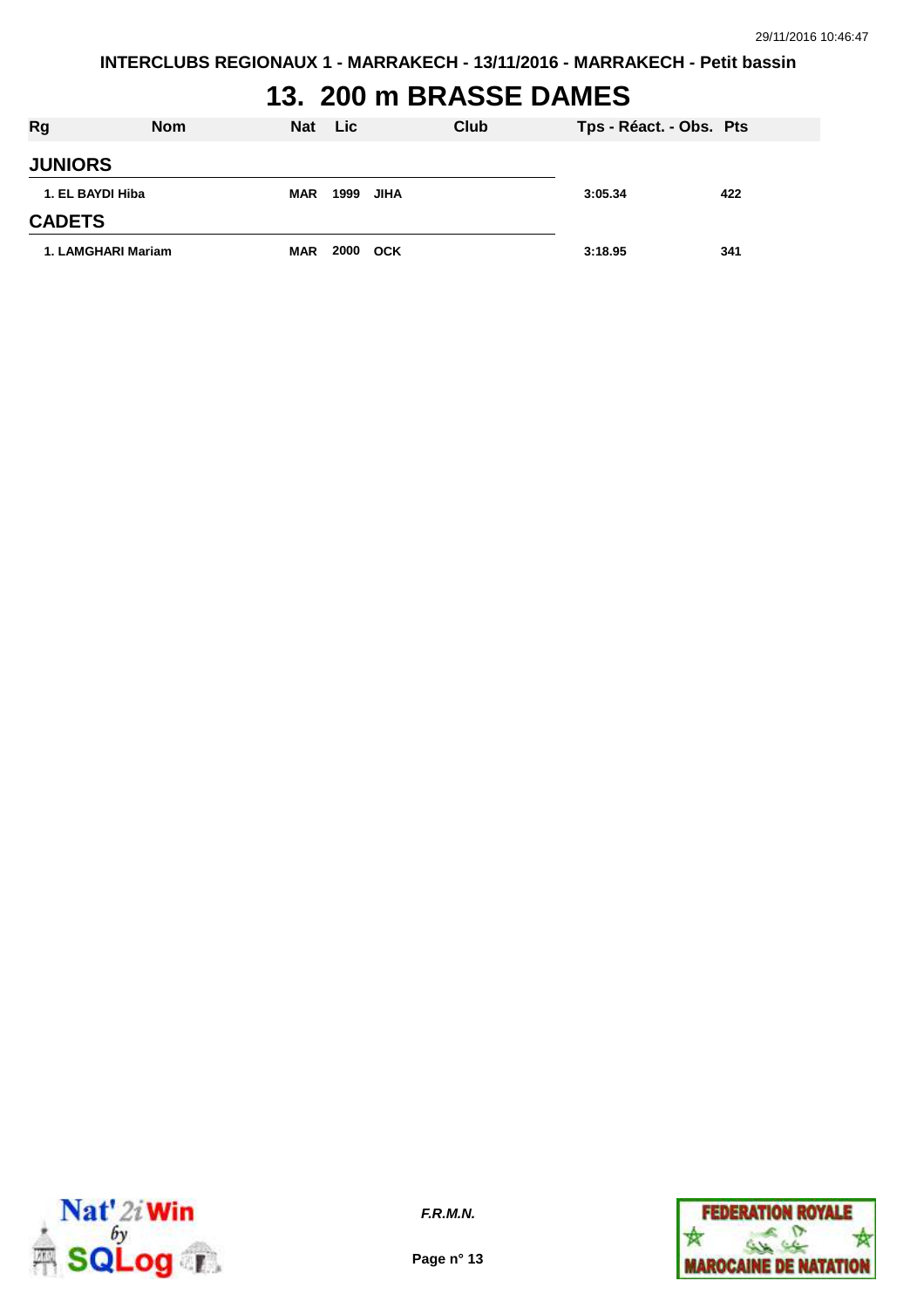### **14. 200 m BRASSE MESSIEURS**

| <b>Rg</b>                     | <b>Nom</b> | <b>Nat</b> | Lic  |               | Club | Tps - Réact. - Obs. Pts |     |
|-------------------------------|------------|------------|------|---------------|------|-------------------------|-----|
| <b>SENIORS</b>                |            |            |      |               |      |                         |     |
| 1. MOUCHARIQ Karim            |            | <b>MAR</b> | 1988 | <b>COMN</b>   |      | 2:53.75                 | 390 |
| <b>CADETS</b>                 |            |            |      |               |      |                         |     |
| 1. OUGOUIS Anas               |            | <b>MAR</b> | 2001 | <b>OCK</b>    |      | 2:52.34                 | 400 |
| 2. SAFIR Yassine              |            | <b>MAR</b> | 2001 | <b>ASAMIN</b> |      | 3:03.81                 | 329 |
| <b>MINIMES</b>                |            |            |      |               |      |                         |     |
| 1. ZAHIDI Mounir              |            | <b>MAR</b> | 2002 | <b>JIHA</b>   |      | 3:06.91                 | 313 |
| 2. AFEJDGHANE Imad            |            | <b>MAR</b> | 2002 | <b>ASAMIN</b> |      | 3:14.72                 | 277 |
| <b>NC. ELOUAZZANI Rayyane</b> |            | <b>MAR</b> | 2002 | <b>OCS</b>    |      | Disqual.                | 0   |



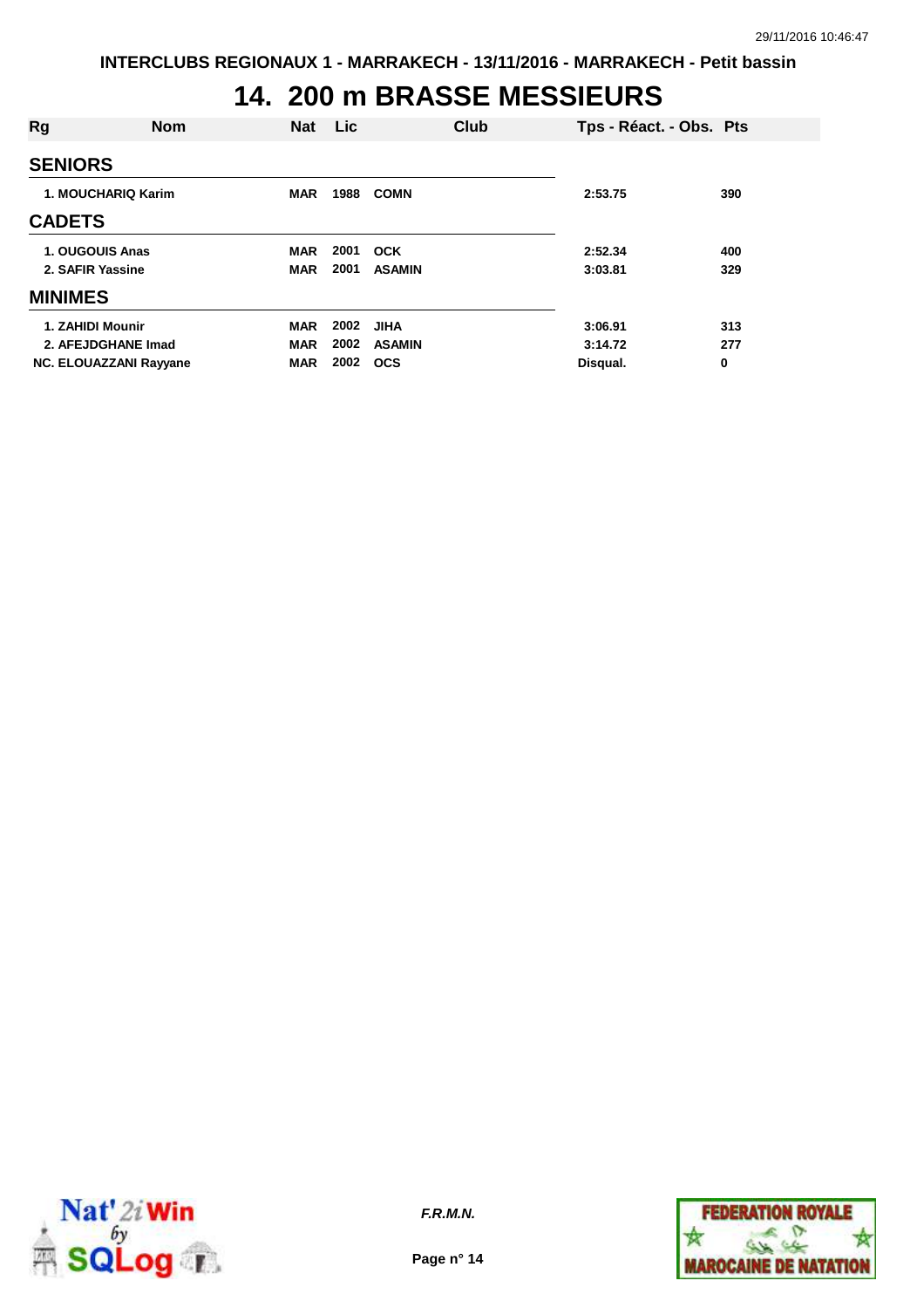#### **15. 50 m PAPILLON DAMES**

| Rg                            | <b>Nom</b>                | Nat        | Lic  | Club        | Tps - Réact. - Obs. Pts |     |
|-------------------------------|---------------------------|------------|------|-------------|-------------------------|-----|
| <b>JUNIORS</b>                |                           |            |      |             |                         |     |
| 1. EL BAYDI Hiba              |                           | <b>MAR</b> | 1999 | <b>JIHA</b> | 33.91                   | 374 |
| <b>CADETS</b>                 |                           |            |      |             |                         |     |
| 1. AJDI Ayya                  |                           | <b>MAR</b> | 2001 | <b>KACM</b> | 38.75                   | 250 |
| <b>MINIMES</b>                |                           |            |      |             |                         |     |
| 1. EL ABBARI Hafsa            |                           | <b>MAR</b> |      | 2002 OCK    | 32.50                   | 424 |
| 2. SELLAFI Mariam             |                           | <b>MAR</b> | 2002 | <b>OCK</b>  | 33.34                   | 393 |
| 3. BOUHMALA Salma             |                           | <b>MAR</b> | 2002 | <b>OCS</b>  | 38.09                   | 263 |
| TLD. BAYAR Nidal              |                           | <b>MAR</b> | 2003 | <b>OCS</b>  | 44.05                   | 170 |
| <b>TLD. EL MACHFOU Salma</b>  |                           | <b>MAR</b> | 2003 | <b>JIHA</b> | 47.56                   | 135 |
|                               | NC. CHERKAOUI JAOUAD Hiba | <b>MAR</b> | 2002 | <b>KACM</b> | Frf n.d.                |     |
| <b>NC. DOUADA Hibat Allah</b> |                           | <b>MAR</b> | 2002 | KACM        | Frf n.d.                |     |
| <b>NC. AIT EL HAJ Ghita</b>   |                           | <b>MAR</b> | 2002 | <b>JIHA</b> | Frf n.d.                |     |



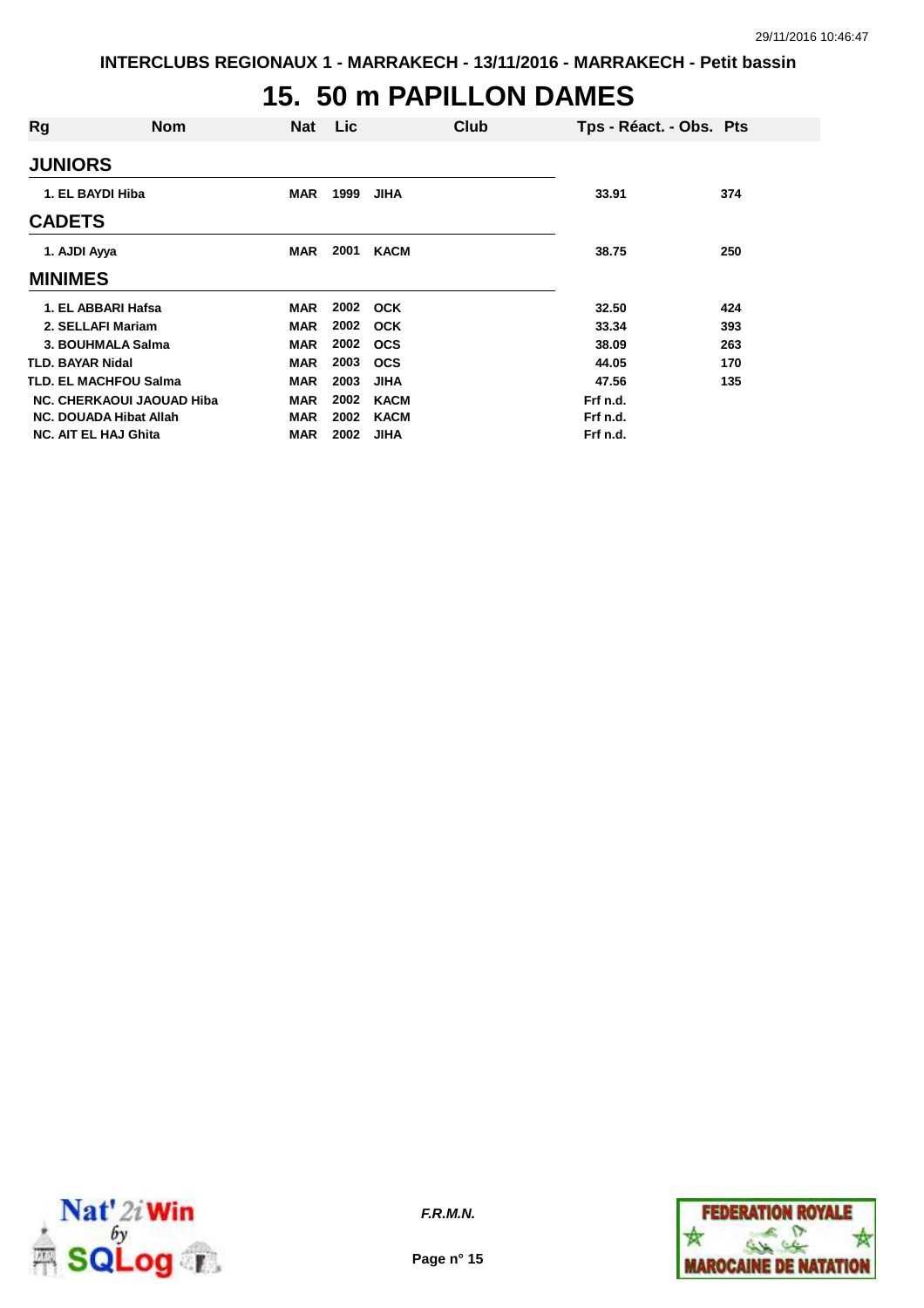# **16. 50 m PAPILLON MESSIEURS**

| Rg | <b>Nom</b>                         | <b>Nat</b> | Lic  | Club        | Tps - Réact. - Obs. Pts |     |
|----|------------------------------------|------------|------|-------------|-------------------------|-----|
|    | <b>SENIORS</b>                     |            |      |             |                         |     |
|    | <b>TLD. NADIFIYINE Younes Taha</b> | <b>MAR</b> | 1995 | <b>KACM</b> | 32.76                   | 321 |
|    | <b>NC. EL FARIDI Achraf</b>        | <b>MAR</b> | 1994 | <b>JIHA</b> | Frf n.d.                |     |
|    | <b>JUNIORS</b>                     |            |      |             |                         |     |
|    | 1. ELHAMDOUNI Mosab                | <b>MAR</b> | 1999 | <b>OCS</b>  | 32.00                   | 344 |
|    | 2. LAKHDAR Achraf                  | <b>MAR</b> | 1998 | <b>KACM</b> | 32.25                   | 336 |
|    | <b>TLD. EL HAIL Amine</b>          | <b>MAR</b> | 1999 | <b>JIHA</b> | 36.13                   | 239 |
|    | <b>TLD. BOU LAADAM Khalid</b>      | <b>MAR</b> | 1999 | <b>JIHA</b> | 41.75                   | 155 |
|    | <b>TLD. HAFID Ali</b>              | <b>MAR</b> | 1998 | <b>JIHA</b> | 43.64                   | 135 |
|    | <b>CADETS</b>                      |            |      |             |                         |     |
|    | 1. ALIOUI Oussama                  | <b>MAR</b> | 2000 | <b>OCS</b>  | 30.23                   | 408 |
|    | 2. DABBAR Saad Amine               | <b>MAR</b> | 2000 | <b>OCK</b>  | 30.70                   | 390 |
|    | 3. QAISSOUNI Mehdi                 | <b>MAR</b> | 2001 | <b>OCS</b>  | 31.44                   | 363 |
|    | 4. ALAOUI MORTAJI Hamza            | <b>MAR</b> | 2000 | <b>ASNS</b> | 32.09                   | 341 |
|    | 5. OUGOUIS Anas                    | <b>MAR</b> | 2001 | <b>OCK</b>  | 33.09                   | 311 |
|    | 6. EL HAMDANI Omar                 | MAR        | 2001 | <b>JIHA</b> | 34.25                   | 280 |
|    | 7. CHERGUI MOUANE Yassine          | MAR        | 2001 | <b>OCS</b>  | 34.91                   | 265 |
|    | TLD. ANKA SOUBAAI Abdelmajid       | MAR        | 2001 | <b>KACM</b> | 38.14                   | 203 |
|    | <b>TLD. DAHLANE Ahmed</b>          | <b>MAR</b> | 2001 | <b>JIHA</b> | 38.56                   | 196 |
|    | <b>TLD. LAKNANBI Anas</b>          | <b>MAR</b> | 2000 | JIHA        | 39.09                   | 188 |
|    | <b>TLD. AOKACH Yahya</b>           | MAR        | 2000 | <b>JIHA</b> | 40.13                   | 174 |
|    | <b>MINIMES</b>                     |            |      |             |                         |     |
|    | 1. NAJIH Ouissam                   | MAR        | 2002 | <b>KACM</b> | 31.66                   | 355 |
|    | 2. KARADA Youssef                  | <b>MAR</b> | 2003 | <b>CMND</b> | 33.34                   | 304 |
|    | 3. ZINE Ouadii                     | <b>MAR</b> | 2003 | <b>OCS</b>  | 33.73                   | 294 |
|    | 4. HAITAM Monssif                  | <b>MAR</b> | 2002 | <b>OCK</b>  | 33.83                   | 291 |
|    | 5. ES SAMLALI Ismail               | <b>MAR</b> | 2002 | <b>OCK</b>  | 34.98                   | 263 |
|    | <b>6. MOUHOUBI Lounes</b>          | <b>MAR</b> | 2002 | <b>CMND</b> | 35.06                   | 261 |
|    | 7. LIZE Ilias                      | <b>MAR</b> | 2002 | <b>CMND</b> | 35.78                   | 246 |
|    | <b>8. QOUANANE Anas</b>            | MAR        | 2003 | <b>JIHA</b> | 35.84                   | 245 |
|    | 9. ZAHIDI Mounir                   | <b>MAR</b> | 2002 | <b>JIHA</b> | 37.60                   | 212 |
|    | 10. SAISSI Amjad                   | <b>MAR</b> | 2003 | <b>OCS</b>  | 39.11                   | 188 |
|    | 11. ELBOUKHARI Anas                | <b>MAR</b> | 2003 | <b>JIHA</b> | 39.95                   | 177 |
|    | 12. FIDADI Fayçal                  | <b>MAR</b> | 2003 | <b>KACM</b> | 40.06                   | 175 |
|    | 13. RABOUN Ayoub                   | <b>MAR</b> | 2003 | <b>CMND</b> | 40.09                   | 175 |
|    | 14. MITA Nassim                    | <b>MAR</b> | 2002 | <b>OCS</b>  | 40.81                   | 166 |
|    | 15. ALIOUI IIyasse                 | <b>MAR</b> | 2002 | <b>OCS</b>  | 41.00                   | 163 |
|    | <b>TLD. SGHYAR Ziad</b>            | <b>MAR</b> | 2002 | <b>KACM</b> | 42.59                   | 146 |
|    | <b>TLD. CHAYED Ahmed Amine</b>     | <b>MAR</b> | 2003 | <b>JIHA</b> | 43.74                   | 134 |
|    | <b>TLD. CHERIF Samy</b>            | <b>MAR</b> | 2002 | <b>OCS</b>  | 44.88                   | 124 |
|    | <b>TLD. BNITTO Oussama</b>         | <b>MAR</b> | 2003 | <b>KACM</b> | 47.10                   | 108 |
|    | <b>TLD. KHYAT Ayoub</b>            | <b>MAR</b> | 2002 | <b>KACM</b> | 48.34                   | 99  |
|    | <b>NC. ELMESKINI Saad</b>          | <b>MAR</b> | 2002 | <b>JIHA</b> | Frf n.d.                |     |
|    | <b>NC. SALEH Abderrahmane</b>      | <b>MAR</b> | 2002 | <b>JIHA</b> | Frf n.d.                |     |
|    | <b>NC. SAISSI Anwar</b>            | <b>MAR</b> | 2003 | <b>OCS</b>  | Frf n.d.                |     |



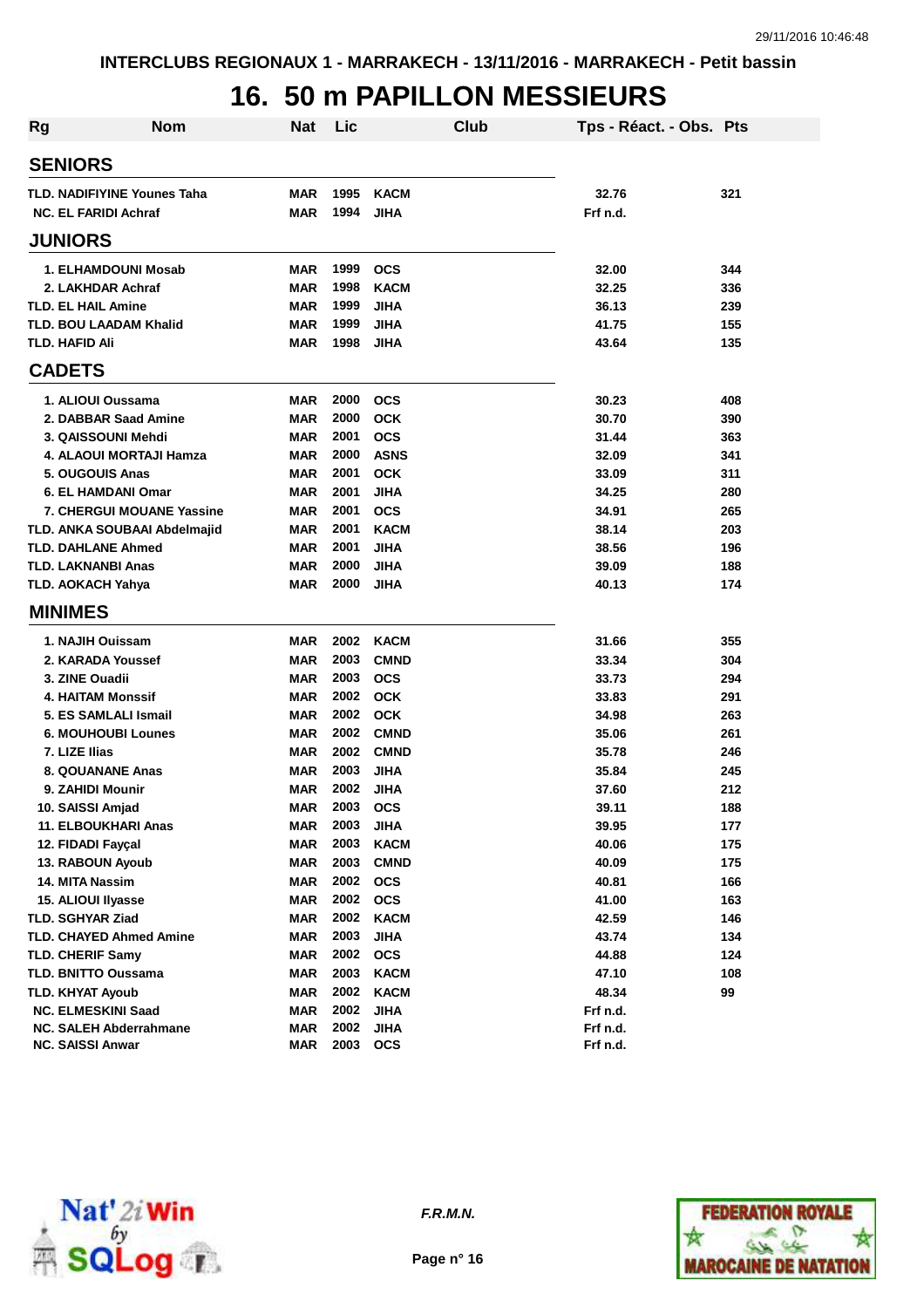## **17. 800 m NAGE LIBRE DAMES**

| Rg                 | <b>Nom</b> | <b>Nat</b> | <b>Lic</b> |             | Club | Tps - Réact. - Obs. Pts |     |
|--------------------|------------|------------|------------|-------------|------|-------------------------|-----|
| <b>JUNIORS</b>     |            |            |            |             |      |                         |     |
| 1. FIDADI Fadwa    |            | <b>MAR</b> | 1999       | <b>KACM</b> |      | 10:24.88                | 485 |
| <b>CADETS</b>      |            |            |            |             |      |                         |     |
| 1. FAHSI Hiba      |            | <b>MAR</b> | 2001       | <b>OCK</b>  |      | 10:16.91                | 504 |
| 2. FAHSI Doha      |            | <b>MAR</b> | 2001       | <b>OCK</b>  |      | 10:35.13                | 462 |
| <b>MINIMES</b>     |            |            |            |             |      |                         |     |
| 1. EL ABBARI Hafsa |            | <b>MAR</b> | 2002 OCK   |             |      | 10:27.78                | 478 |
| 2. SELLAFI Mariam  |            | <b>MAR</b> | 2002       | <b>OCK</b>  |      | 10:35.23                | 462 |



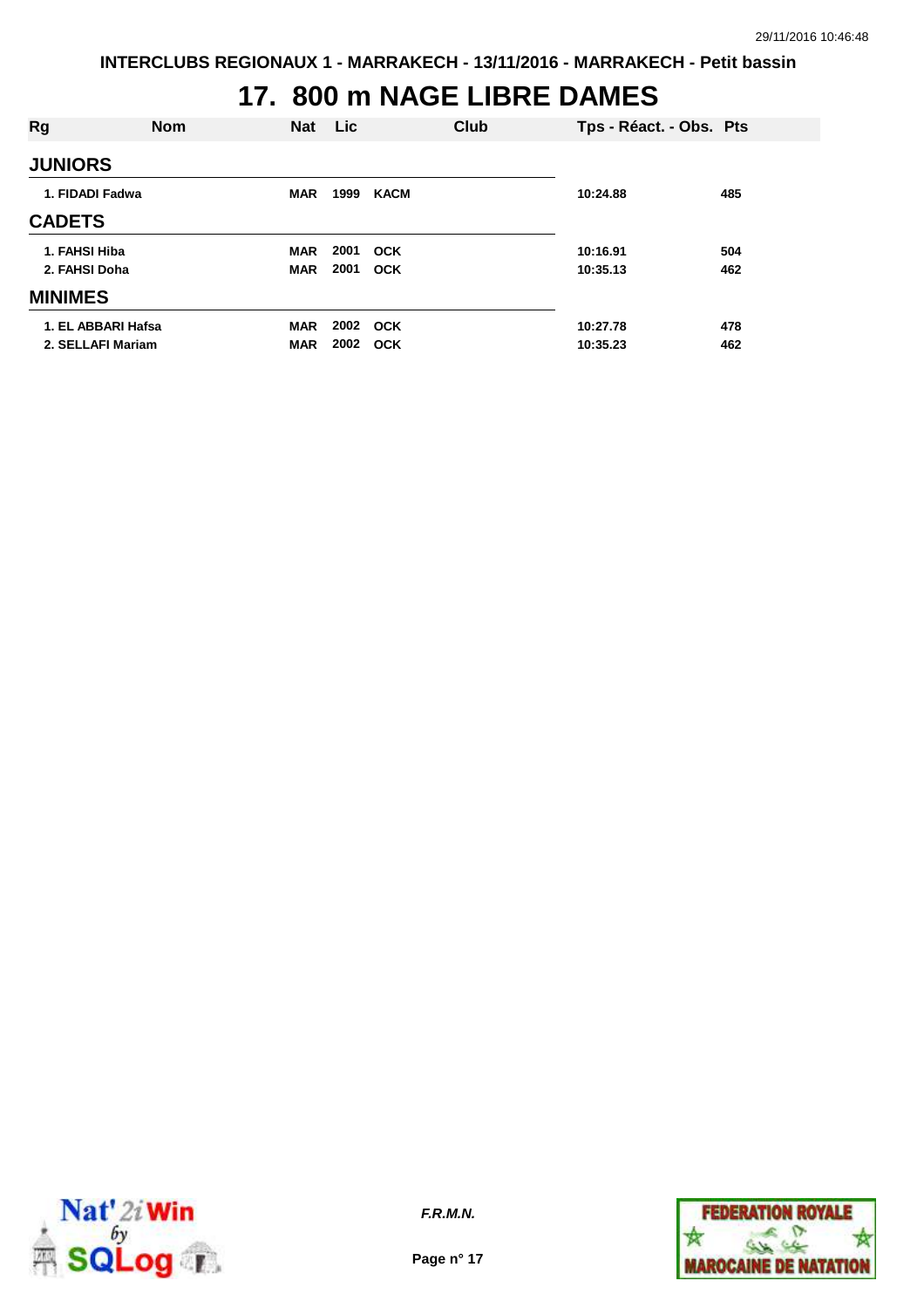## **18. 200 m NAGE LIBRE MESSIEURS**

| Rg | <b>Nom</b>                          | Nat        | Lic  | Club          | Tps - Réact. - Obs. Pts |     |
|----|-------------------------------------|------------|------|---------------|-------------------------|-----|
|    | <b>JUNIORS</b>                      |            |      |               |                         |     |
|    | 1. LAKHDAR Achraf                   | <b>MAR</b> | 1998 | KACM          | 2:22.28                 | 368 |
|    | <b>CADETS</b>                       |            |      |               |                         |     |
|    | 1. DABBAR Saad Amine                | <b>MAR</b> | 2000 | <b>OCK</b>    | 2:06.20                 | 528 |
|    | 2. SAFIR Yassine                    | <b>MAR</b> | 2001 | <b>ASAMIN</b> | 2:18.88                 | 396 |
|    | 3. BENLACHHAB Othmane               | <b>MAR</b> | 2001 | <b>ASAMIN</b> | 2:22.05                 | 370 |
|    | 4. BAZTIRI Nasser Eddine            | <b>MAR</b> | 2000 | <b>CKM</b>    | 2:36.56                 | 276 |
|    | 5. AIT HADDOUCH Anas                | <b>MAR</b> | 2001 | <b>ASAMIN</b> | 2:38.86                 | 264 |
|    | <b>TLD. ANKA SOUBAAI Abdelmajid</b> | <b>MAR</b> | 2001 | <b>KACM</b>   | 2:42.80                 | 245 |
|    | <b>NC. COURDI Mohammed</b>          | <b>MAR</b> | 2001 | <b>OCS</b>    | Frf n.d.                |     |
|    | <b>MINIMES</b>                      |            |      |               |                         |     |
|    | 1. NAJIH Ouissam                    | <b>MAR</b> | 2002 | <b>KACM</b>   | 2:09.22                 | 491 |
|    | 2. HAITAM Monssif                   | <b>MAR</b> | 2002 | <b>OCK</b>    | 2:16.56                 | 416 |
|    | 3. MOUHIB Yahya                     | <b>MAR</b> | 2002 | <b>OCK</b>    | 2:19.13                 | 394 |
|    | 4. DIDOUCH Mohamed Amine            | <b>MAR</b> | 2003 | <b>ASAMIN</b> | 2:30.94                 | 308 |
|    | <b>5. BELKHDARE Younes</b>          | <b>MAR</b> | 2002 | <b>ASAMIN</b> | 2:36.73                 | 275 |
|    | 6. AIT SALAH Othmane                | <b>MAR</b> | 2002 | <b>JIHA</b>   | 2:43.06                 | 244 |
|    | 7. FIDADI Fayçal                    | <b>MAR</b> | 2003 | <b>KACM</b>   | 2:45.00                 | 236 |
|    | <b>TLD. TABIT Youssef</b>           | <b>MAR</b> | 2003 | <b>ASAMIN</b> | 2:53.19                 | 204 |
|    | <b>TLD. ERROUKHOU Walid</b>         | <b>MAR</b> | 2003 | <b>ASAMIN</b> | 2:53.23                 | 204 |
|    | <b>TLD. ELOUAZZANI Rayyane</b>      | <b>MAR</b> | 2002 | <b>OCS</b>    | 2:59.50                 | 183 |



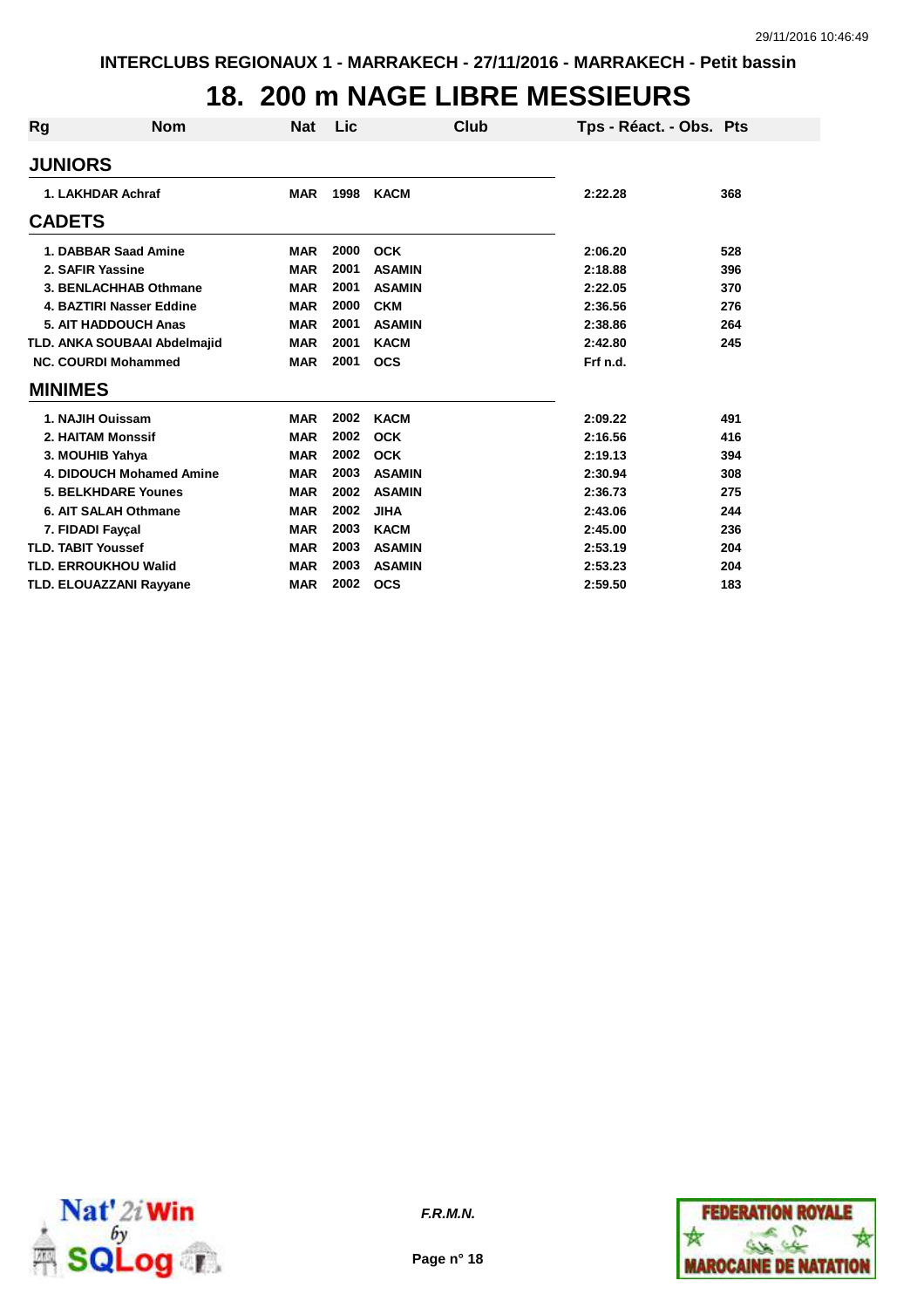### **19. 200 m NAGE LIBRE DAMES**

| Rg                           | <b>Nom</b> | <b>Nat</b> | Lic  | Club          | Tps - Réact. - Obs. Pts |     |
|------------------------------|------------|------------|------|---------------|-------------------------|-----|
| <b>JUNIORS</b>               |            |            |      |               |                         |     |
| 1. FIDADI Fadwa              |            | <b>MAR</b> | 1999 | <b>KACM</b>   | 2:19.44                 | 531 |
| <b>CADETS</b>                |            |            |      |               |                         |     |
| 1. FAHSI Hiba                |            | <b>MAR</b> | 2001 | <b>OCK</b>    | 2:15.29                 | 582 |
| 2. FAHSI Doha                |            | <b>MAR</b> | 2001 | <b>OCK</b>    | 2:21.00                 | 514 |
| 3. LAMGHARI Mariam           |            | <b>MAR</b> | 2000 | <b>OCK</b>    | 2:36.31                 | 377 |
| 4. KHALED Kaoutar            |            | <b>MAR</b> | 2001 | <b>OCK</b>    | 2:37.94                 | 366 |
| 5. NAFR Wissal               |            | <b>MAR</b> | 2000 | <b>OCK</b>    | 2:38.47                 | 362 |
| <b>TLD. EL AISSARI Marwa</b> |            | <b>MAR</b> | 2001 | <b>ASAMIN</b> | 3:06.47                 | 222 |
| <b>MINIMES</b>               |            |            |      |               |                         |     |
| 1. SELLAFI Mariam            |            | <b>MAR</b> | 2002 | <b>OCK</b>    | 2:22.94                 | 493 |
| 2. EL AISSARI Nada           |            | <b>MAR</b> | 2003 | <b>ASAMIN</b> | 2:47.16                 | 308 |
| 3. AIT EL HAJ Ghita          |            | <b>MAR</b> | 2002 | <b>JIHA</b>   | 2:49.70                 | 295 |



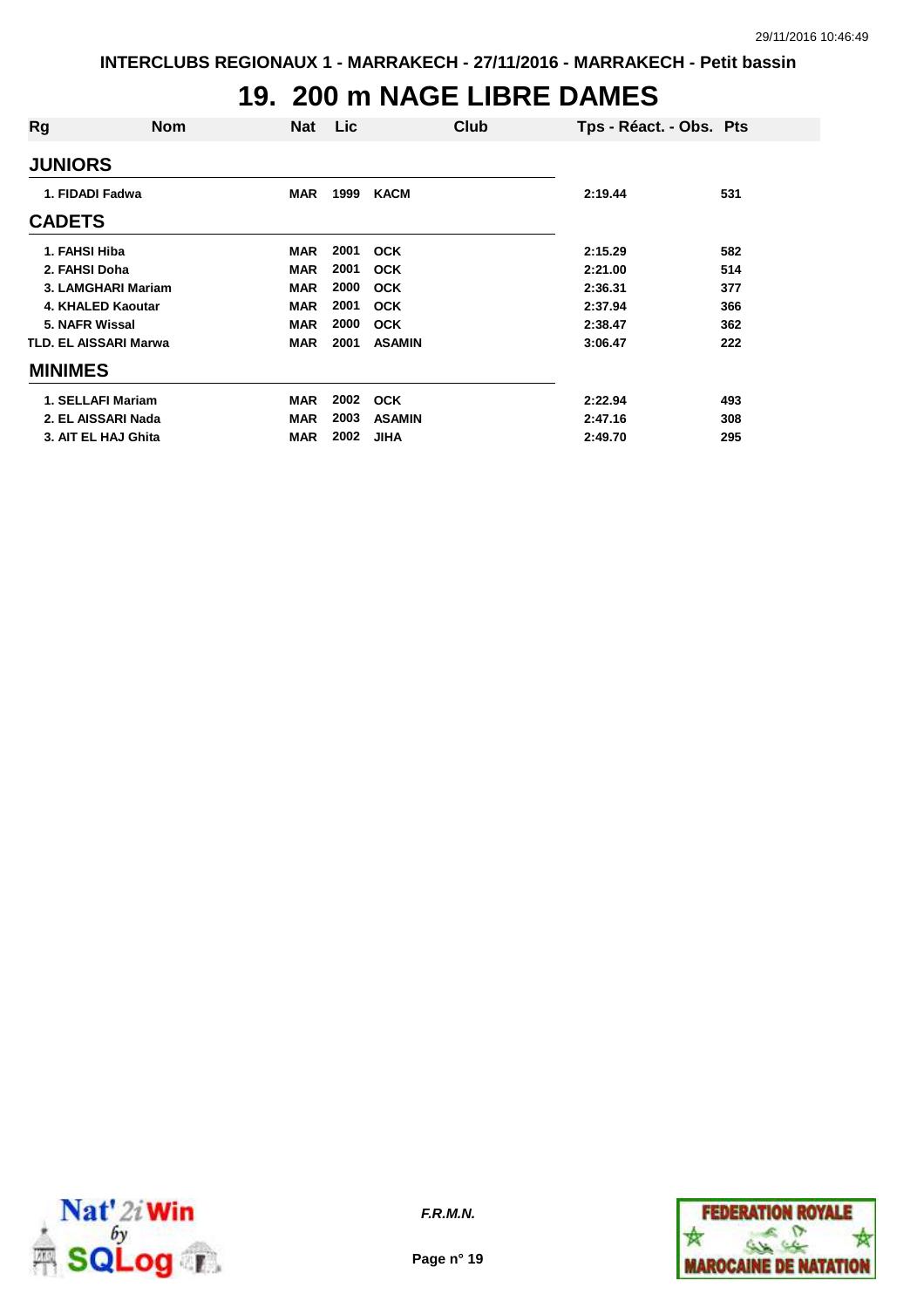# **20. 100 m BRASSE MESSIEURS**

| <b>Rg</b>                    | <b>Nom</b>                    | <b>Nat</b> | Lic  | Club          | Tps - Réact. - Obs. Pts |     |
|------------------------------|-------------------------------|------------|------|---------------|-------------------------|-----|
| <b>SENIORS</b>               |                               |            |      |               |                         |     |
|                              | 1. MOUCHARIQ Karim            | <b>MAR</b> | 1988 | <b>COMN</b>   | 1:17.45                 | 430 |
|                              | <b>2. AIT BENCHIBA HAFID</b>  | <b>MAR</b> | 1991 | <b>JIHA</b>   | 1:20.00                 | 390 |
| <b>JUNIORS</b>               |                               |            |      |               |                         |     |
| 1. EL HAIL Amine             |                               | <b>MAR</b> | 1999 | <b>JIHA</b>   | 1:23.66                 | 341 |
| <b>CADETS</b>                |                               |            |      |               |                         |     |
| 1. OUGOUIS Anas              |                               | <b>MAR</b> | 2001 | <b>OCK</b>    | 1:18.09                 | 419 |
| 2. SAFIR Yassine             |                               | <b>MAR</b> | 2001 | <b>ASAMIN</b> | 1:18.41                 | 414 |
|                              | 3. EL HAMDANI Omar            | <b>MAR</b> | 2001 | <b>JIHA</b>   | 1:23.59                 | 342 |
| 4. DIANE EI Mehdi            |                               | <b>MAR</b> | 2001 | <b>ASAMIN</b> | 1:24.84                 | 327 |
|                              | 5. QAISSOUNI Mehdi            | <b>MAR</b> | 2001 | <b>OCS</b>    | 1:25.00                 | 325 |
|                              | <b>TLD. AIT HADDOUCH Anas</b> | <b>MAR</b> | 2001 | <b>ASAMIN</b> | 1:30.53                 | 269 |
| <b>TLD. AITBELLA Mustafa</b> |                               | <b>MAR</b> | 2000 | <b>OCS</b>    | 1:36.69                 | 221 |
| <b>MINIMES</b>               |                               |            |      |               |                         |     |
| 1. ZAHIDI Mounir             |                               | <b>MAR</b> | 2002 | <b>JIHA</b>   | 1:26.88                 | 304 |
| 2. ALIOUI Ilyasse            |                               | <b>MAR</b> | 2002 | <b>OCS</b>    | 1:28.98                 | 283 |
|                              | 3. AFEJDGHANE Imad            | <b>MAR</b> | 2002 | <b>ASAMIN</b> | 1:30.13                 | 272 |
| 4. MITA Nassim               |                               | <b>MAR</b> | 2002 | <b>OCS</b>    | 1:33.91                 | 241 |
| <b>TLD. ABDOUH Saad</b>      |                               | <b>MAR</b> | 2002 | <b>JIHA</b>   | 1:36.91                 | 219 |
| <b>TLD. EL FALI Anas</b>     |                               | <b>MAR</b> | 2002 | <b>JIHA</b>   | 1:39.63                 | 202 |
|                              | <b>TLD. HASSANINE Youssef</b> | <b>MAR</b> | 2003 | <b>OCS</b>    | 2:17.30                 | 77  |



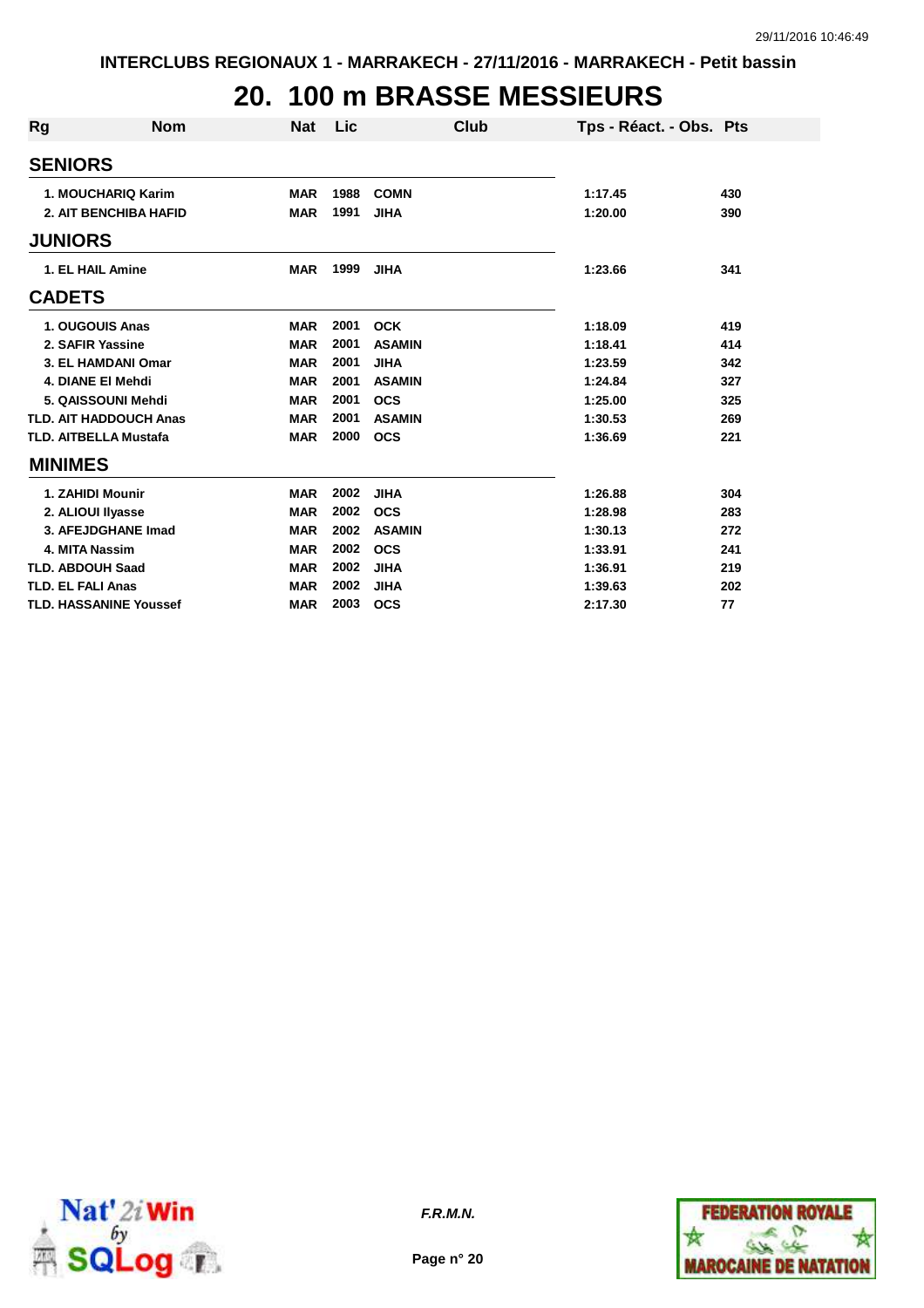# **21. 100 m BRASSE DAMES**

| Rg             | <b>Nom</b>                       | <b>Nat</b> | Lic  |             | Club | Tps - Réact. - Obs. Pts |     |
|----------------|----------------------------------|------------|------|-------------|------|-------------------------|-----|
| <b>JUNIORS</b> |                                  |            |      |             |      |                         |     |
|                | 1. EL BAYDI Hiba                 | <b>MAR</b> | 1999 | <b>JIHA</b> |      | 1:24.63                 | 439 |
| <b>CADETS</b>  |                                  |            |      |             |      |                         |     |
| 1. AJDI Ayya   |                                  | <b>MAR</b> | 2001 | <b>KACM</b> |      | 1:22.51                 | 474 |
|                | 2. LAMGHARI Mariam               | <b>MAR</b> | 2000 | <b>OCK</b>  |      | 1:30.60                 | 358 |
| 3. NAFR Wissal |                                  | <b>MAR</b> | 2000 | OCK         |      | 1:36.31                 | 298 |
|                | <b>TLD. AIT BOUSERHANE Maria</b> | <b>MAR</b> | 2001 | <b>JIHA</b> |      | 1:41.36                 | 255 |
| <b>MINIMES</b> |                                  |            |      |             |      |                         |     |
| 1. BAYAR Nidal |                                  | <b>MAR</b> | 2003 | <b>OCS</b>  |      | 1:39.17                 | 273 |
|                | <b>TLD. EL MACHFOU Salma</b>     | <b>MAR</b> | 2003 | <b>JIHA</b> |      | 1:45.13                 | 229 |



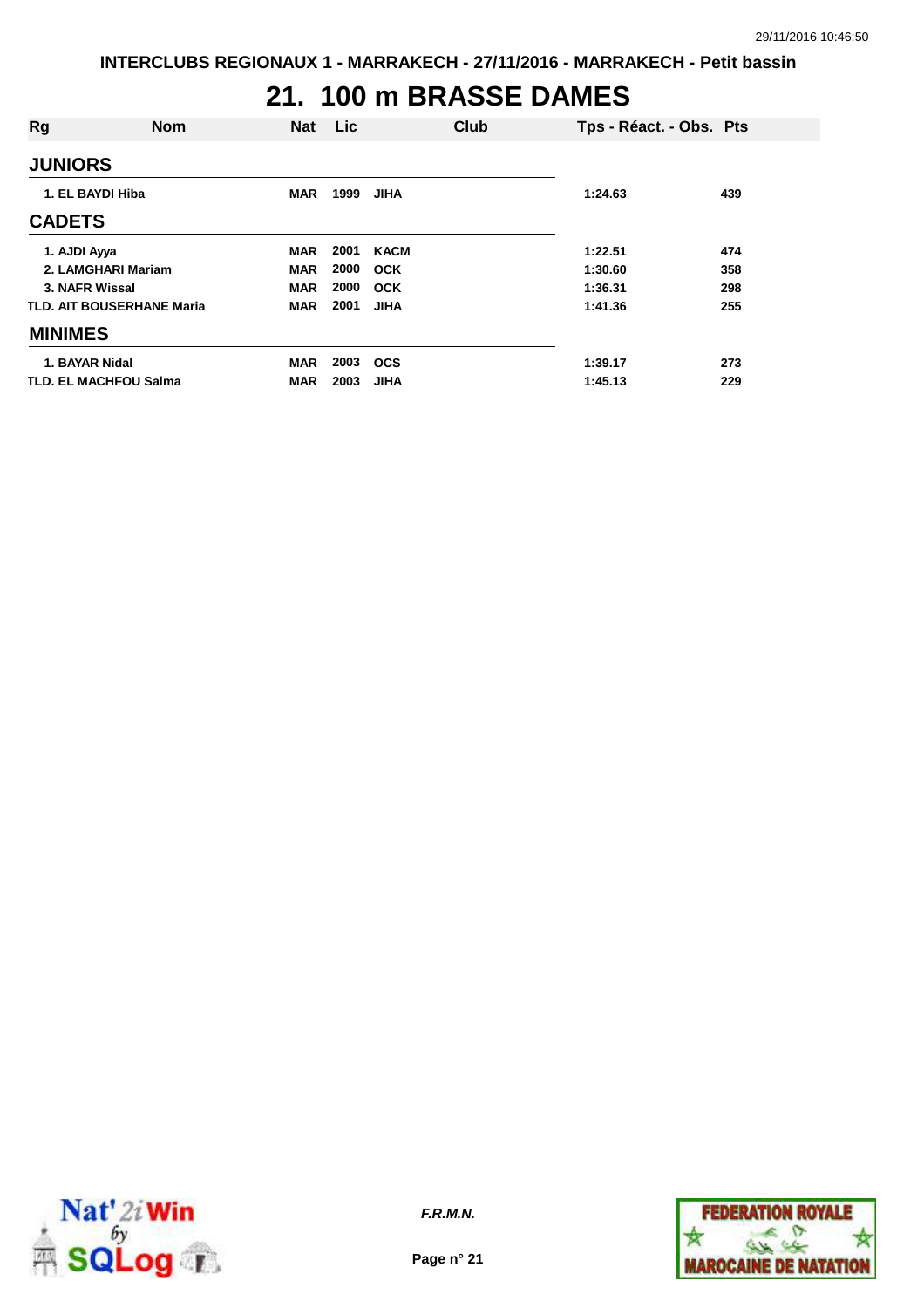## **22. 50 m DOS MESSIEURS**

| <b>Rg</b> | <b>Nom</b>                         | <b>Nat</b> | Lic  | Club          | Tps - Réact. - Obs. Pts |     |
|-----------|------------------------------------|------------|------|---------------|-------------------------|-----|
|           | <b>SENIORS</b>                     |            |      |               |                         |     |
|           | 1. NADIFIYINE Younes Taha          | <b>MAR</b> | 1995 | <b>KACM</b>   | 34.32                   | 343 |
|           | <b>CADETS</b>                      |            |      |               |                         |     |
|           | 1. ALIOUI Oussama                  | <b>MAR</b> | 2000 | <b>OCS</b>    | 33.94                   | 355 |
|           | 2. BENLACHHAB Othmane              | <b>MAR</b> | 2001 | <b>ASAMIN</b> | 34.66                   | 333 |
|           | 3. ALAOUI MORTAJI Hamza            | <b>MAR</b> | 2000 | <b>ASNS</b>   | 35.67                   | 306 |
|           | 4. AOKACH Yahya                    | <b>MAR</b> | 2000 | <b>JIHA</b>   | 36.94                   | 275 |
|           | 5. CHERGUI MOUANE Yassine          | <b>MAR</b> | 2001 | <b>OCS</b>    | 37.48                   | 263 |
|           | 6. BAYAR Oussama                   | <b>MAR</b> | 2000 | <b>ASNS</b>   | 37.64                   | 260 |
|           | 7. DIANE EI Mehdi                  | <b>MAR</b> | 2001 | <b>ASAMIN</b> | 38.45                   | 244 |
|           | TLD. ANKA SOUBAAI Abdelmajid       | <b>MAR</b> | 2001 | <b>KACM</b>   | 41.13                   | 199 |
|           | <b>TLD. EL HAMDOUNI Ayoub</b>      | <b>MAR</b> | 2001 | <b>OCS</b>    | 42.85                   | 176 |
|           | <b>TLD. AITBELLA Mustafa</b>       | <b>MAR</b> | 2000 | <b>OCS</b>    | 44.53                   | 157 |
|           | <b>NC. AFAR Taha</b>               | <b>MAR</b> | 2001 | <b>ASNS</b>   | Frf n.d.                |     |
|           | <b>NC. COURDI Mohammed</b>         | <b>MAR</b> | 2001 | <b>OCS</b>    | Frf n.d.                |     |
|           | <b>NC. DAHLANE Ahmed</b>           | <b>MAR</b> | 2001 | <b>JIHA</b>   | Frf n.d.                |     |
|           | <b>MINIMES</b>                     |            |      |               |                         |     |
|           | 1. NAJIH Ouissam                   | <b>MAR</b> | 2002 | <b>KACM</b>   | 32.75                   | 395 |
|           | 2. MOUHIB Yahya                    | <b>MAR</b> | 2002 | <b>OCK</b>    | 33.27                   | 377 |
|           | <b>3. HAITAM Monssif</b>           | <b>MAR</b> | 2002 | <b>OCK</b>    | 34.63                   | 334 |
|           | 4. ES SAMLALI Ismail               | <b>MAR</b> | 2002 | <b>OCK</b>    | 35.32                   | 315 |
|           | 5. DIDOUCH Mohamed Amine           | <b>MAR</b> | 2003 | <b>ASAMIN</b> | 36.78                   | 279 |
|           | 6. ZAHIDI Mounir                   | <b>MAR</b> | 2002 | <b>JIHA</b>   | 38.50                   | 243 |
|           | 7. ZINE Ouadii                     | <b>MAR</b> | 2003 | <b>OCS</b>    | 38.81                   | 237 |
|           | 8. AFEJDGHANE Imad                 | <b>MAR</b> | 2002 | <b>ASAMIN</b> | 38.84                   | 237 |
|           | 9. ENNAZIHI Mohamed Reda           | <b>MAR</b> | 2002 | <b>OCS</b>    | 40.05                   | 216 |
|           | 10. ALIOUI Ilyasse                 | <b>MAR</b> | 2002 | <b>OCS</b>    | 40.19                   | 214 |
|           | 11. ABDOUH Saad                    | <b>MAR</b> | 2002 | <b>JIHA</b>   | 40.50                   | 209 |
|           | 12. FIDADI Faycal                  | <b>MAR</b> | 2003 | <b>KACM</b>   | 40.91                   | 202 |
|           | 13. SGHYAR Ziad                    | <b>MAR</b> | 2002 | <b>KACM</b>   | 41.47                   | 194 |
|           | <b>14. AIT SALAH Othmane</b>       | <b>MAR</b> | 2002 | <b>JIHA</b>   | 41.59                   | 193 |
|           | <b>15. ELBOUKHARI Anas</b>         | <b>MAR</b> | 2003 | <b>JIHA</b>   | 41.97                   | 187 |
|           | <b>16. CHAYED Ahmed Amine</b>      | <b>MAR</b> | 2003 | <b>JIHA</b>   | 42.00                   | 187 |
|           | 17. BENRBIB Achraf                 | <b>MAR</b> | 2003 | <b>OCS</b>    | 42.15                   | 185 |
|           | <b>18. ELHAMIL Youssef</b>         | <b>MAR</b> | 2003 | <b>JIHA</b>   | 42.53                   | 180 |
|           | 19. KHYAT Ayoub                    | <b>MAR</b> | 2002 | <b>KACM</b>   | 42.94                   | 175 |
|           | 20. EL FALI Anas                   | <b>MAR</b> | 2002 | <b>JIHA</b>   | 43.31                   | 171 |
|           | 21. CHERIF Samy                    | <b>MAR</b> | 2002 | <b>OCS</b>    | 43.66                   | 166 |
|           | 22. KOUIS Younes                   | <b>MAR</b> | 2002 | <b>ASNS</b>   | 43.84                   | 164 |
|           | <b>TLD. MAAT ALLAH Abdelwadoud</b> | <b>MAR</b> | 2003 | <b>OCS</b>    | 44.06                   | 162 |
|           | <b>TLD. SAISSI Amjad</b>           | <b>MAR</b> | 2003 | <b>OCS</b>    | 44.47                   | 158 |
|           | <b>TLD. SAISSI Anwar</b>           | <b>MAR</b> | 2003 | <b>OCS</b>    | 45.38                   | 148 |
|           | <b>TLD. BOUCHOUK Hatim</b>         | <b>MAR</b> | 2003 | <b>ASNS</b>   | 46.31                   | 139 |
|           | <b>TLD. ARGUIEL Badr Eddine</b>    | <b>MAR</b> | 2003 | <b>OCS</b>    | 48.03                   | 125 |
|           | <b>NC. BNITTO Oussama</b>          | <b>MAR</b> | 2003 | <b>KACM</b>   | Frf n.d.                |     |
|           | NC. SBYOU Salah Eddine             | <b>MAR</b> |      | 2002 ASNS     | Dsq NI                  | 0   |



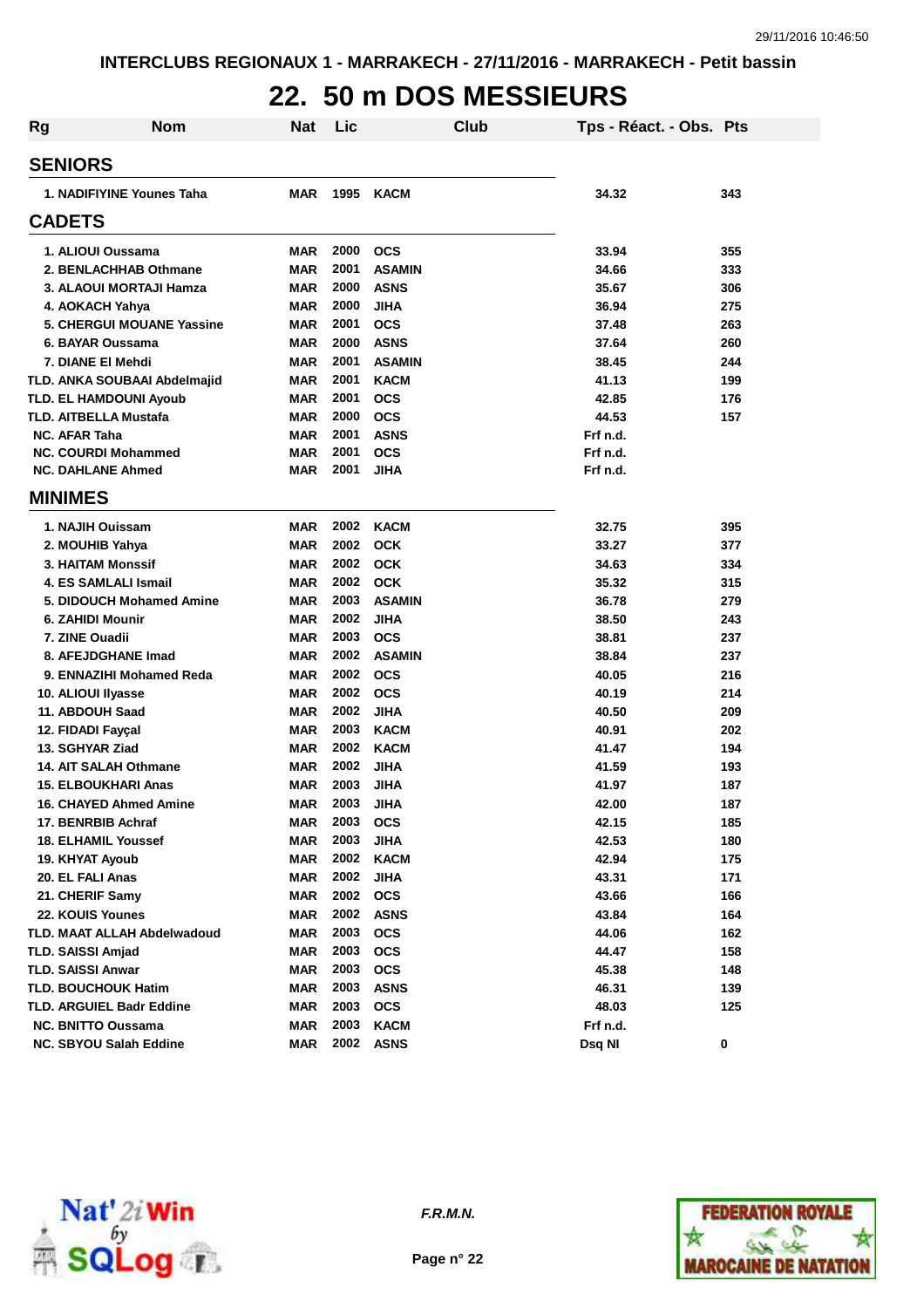# **23. 50 m DOS DAMES**

| <b>Rg</b>               | <b>Nom</b>                       | Nat        | Lic  | Club          | Tps - Réact. - Obs. Pts |     |
|-------------------------|----------------------------------|------------|------|---------------|-------------------------|-----|
| <b>JUNIORS</b>          |                                  |            |      |               |                         |     |
| 1. FIDADI Fadwa         |                                  | <b>MAR</b> | 1999 | <b>KACM</b>   | 33.44                   | 530 |
| <b>CADETS</b>           |                                  |            |      |               |                         |     |
| 1. FAHSI Hiba           |                                  | <b>MAR</b> | 2001 | <b>OCK</b>    | 32.13                   | 597 |
| 2. AJDI Ayya            |                                  | <b>MAR</b> | 2001 | <b>KACM</b>   | 37.06                   | 389 |
|                         | 3. KHALED Kaoutar                | <b>MAR</b> | 2001 | <b>OCK</b>    | 37.70                   | 369 |
|                         | <b>4. AIT BOUSERHANE Maria</b>   | <b>MAR</b> | 2001 | <b>JIHA</b>   | 40.72                   | 293 |
| <b>MINIMES</b>          |                                  |            |      |               |                         |     |
|                         | 1. EL ABBARI Hafsa               | <b>MAR</b> | 2002 | <b>OCK</b>    | 35.14                   | 456 |
|                         | 2. SELLAFI Mariam                | <b>MAR</b> | 2002 | <b>OCK</b>    | 36.16                   | 419 |
|                         | 3. AIT EL HAJ Ghita              | <b>MAR</b> | 2002 | <b>JIHA</b>   | 39.38                   | 324 |
| 4. BAYAR Nidal          |                                  | <b>MAR</b> | 2003 | <b>OCS</b>    | 41.25                   | 282 |
|                         | 5. FADILE Oumaima                | <b>MAR</b> | 2002 | <b>OCK</b>    | 41.28                   | 281 |
|                         | 6. ELJAZOULI Ihssane             | <b>MAR</b> | 2003 | <b>OCS</b>    | 41.94                   | 268 |
|                         | 7. EL AISSARI Nada               | <b>MAR</b> | 2003 | <b>ASAMIN</b> | 44.19                   | 229 |
|                         | 8. EL MACHFOU Salma              | <b>MAR</b> | 2003 | <b>JIHA</b>   | 44.47                   | 225 |
|                         | 9. ELOUAZZANI Amira              | <b>MAR</b> | 2003 | <b>OCS</b>    | 45.94                   | 204 |
|                         | <b>TLD. ALAOUI MORTAJI Farah</b> | <b>MAR</b> | 2003 | <b>ASNS</b>   | 55.28                   | 117 |
| <b>NC. OKKELI Ikbal</b> |                                  | <b>MAR</b> | 2002 | <b>KACM</b>   | Frf n.d.                |     |
|                         | <b>NC. BOUHMALA Salma</b>        | <b>MAR</b> | 2002 | <b>OCS</b>    | Frf n.d.                |     |



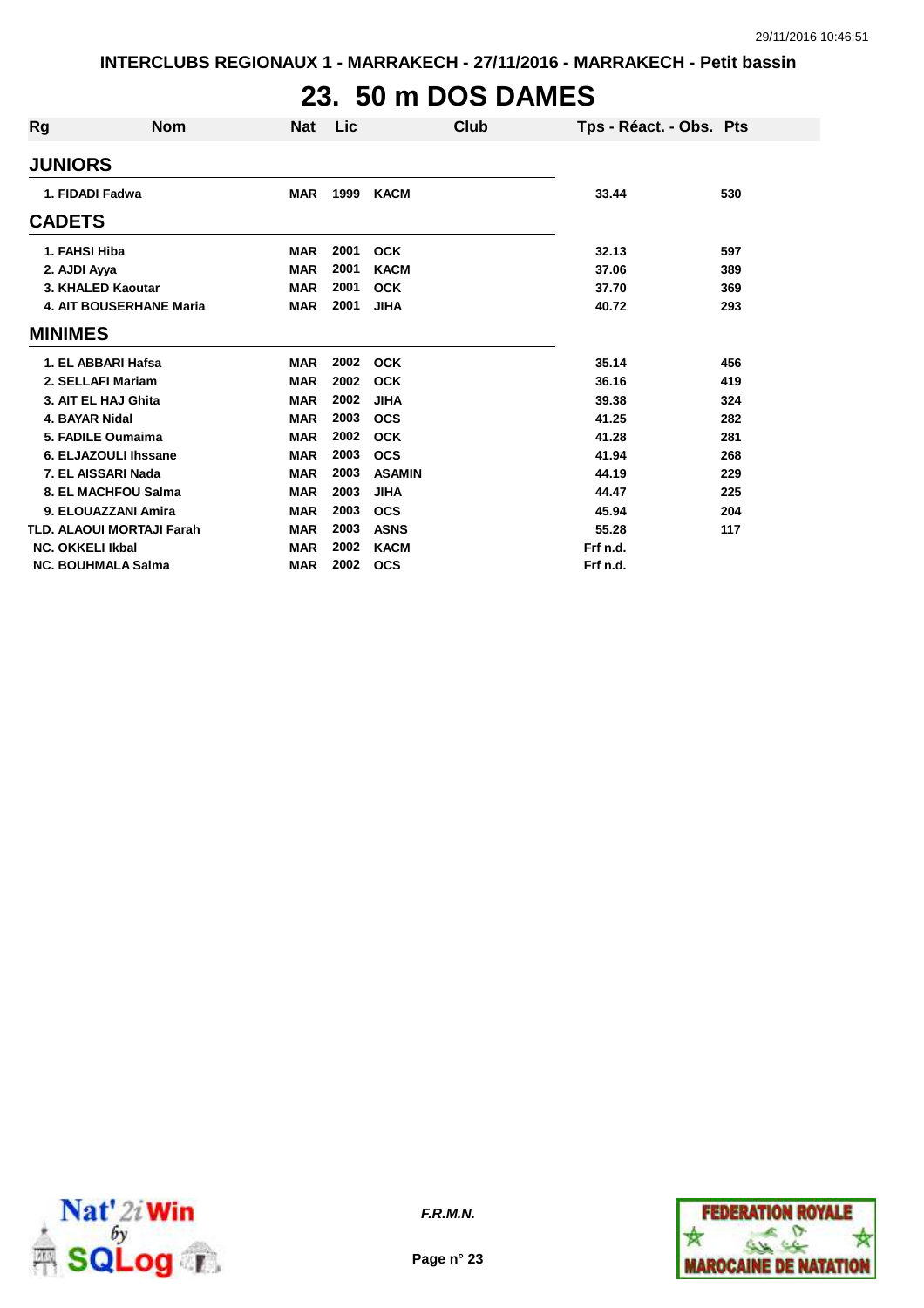# **24. 400 m 4 NAGES DAMES**

| <b>Rg</b>          | <b>Nom</b> | <b>Nat</b> | <b>Lic</b> | Club | Tps - Réact. - Obs. Pts |     |
|--------------------|------------|------------|------------|------|-------------------------|-----|
| <b>CADETS</b>      |            |            |            |      |                         |     |
| 1. FAHSI Doha      |            | <b>MAR</b> | 2001 OCK   |      | 5:45.13                 | 470 |
| <b>MINIMES</b>     |            |            |            |      |                         |     |
| 1. EL ABBARI Hafsa |            | <b>MAR</b> | 2002 OCK   |      | 5:47.25                 | 461 |



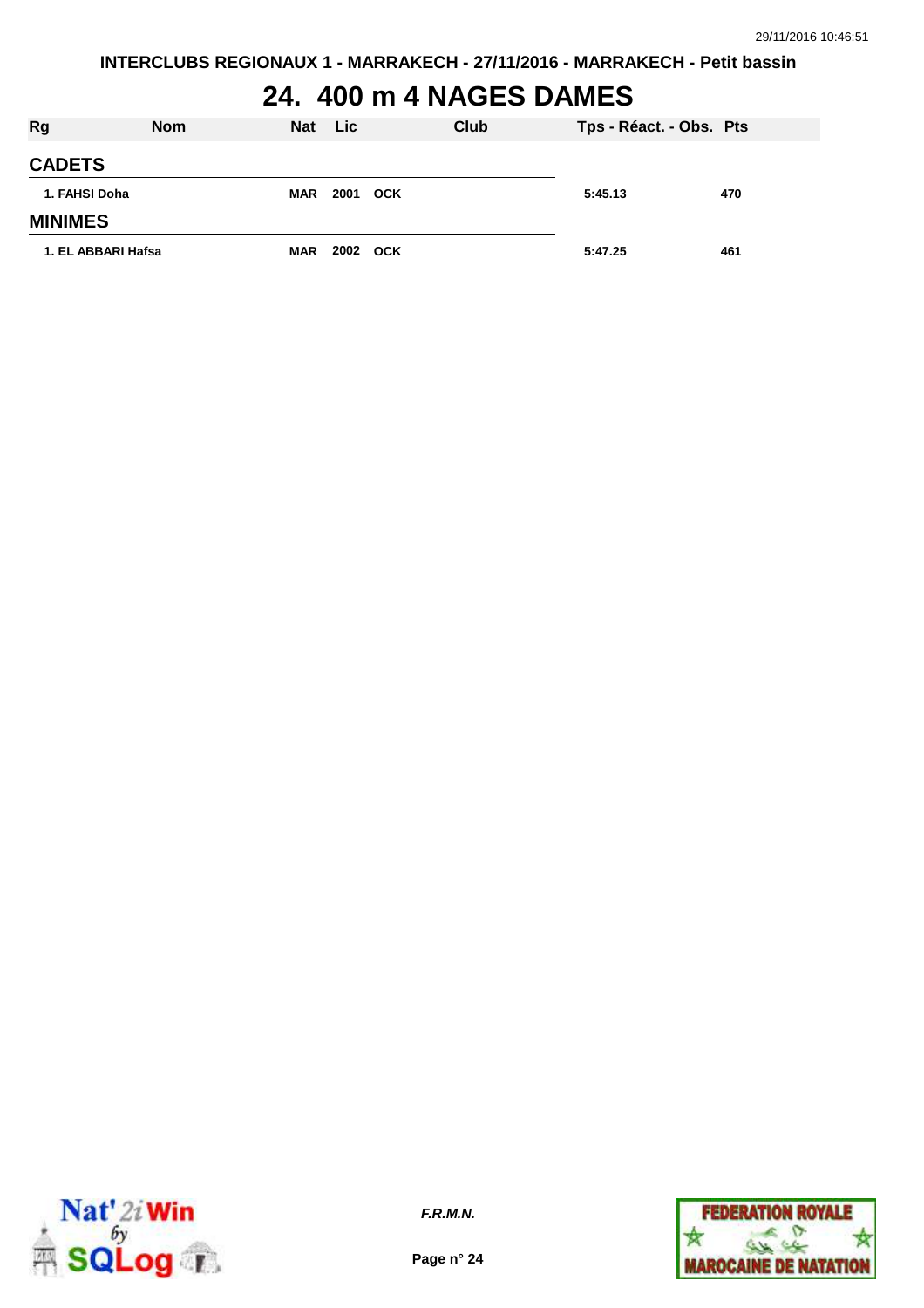# **25. 200 m PAPILLON DAMES**

| <b>Rg</b>          | <b>Nom</b> | <b>Nat</b> | <b>Lic</b> |            | Club | Tps - Réact. - Obs. Pts |     |
|--------------------|------------|------------|------------|------------|------|-------------------------|-----|
| <b>CADETS</b>      |            |            |            |            |      |                         |     |
| 1. FAHSI Doha      |            | <b>MAR</b> | 2001       | <b>OCK</b> |      | 2:44.68                 | 404 |
| <b>MINIMES</b>     |            |            |            |            |      |                         |     |
| 1. EL ABBARI Hafsa |            | <b>MAR</b> | 2002 OCK   |            |      | 2:45.69                 | 397 |



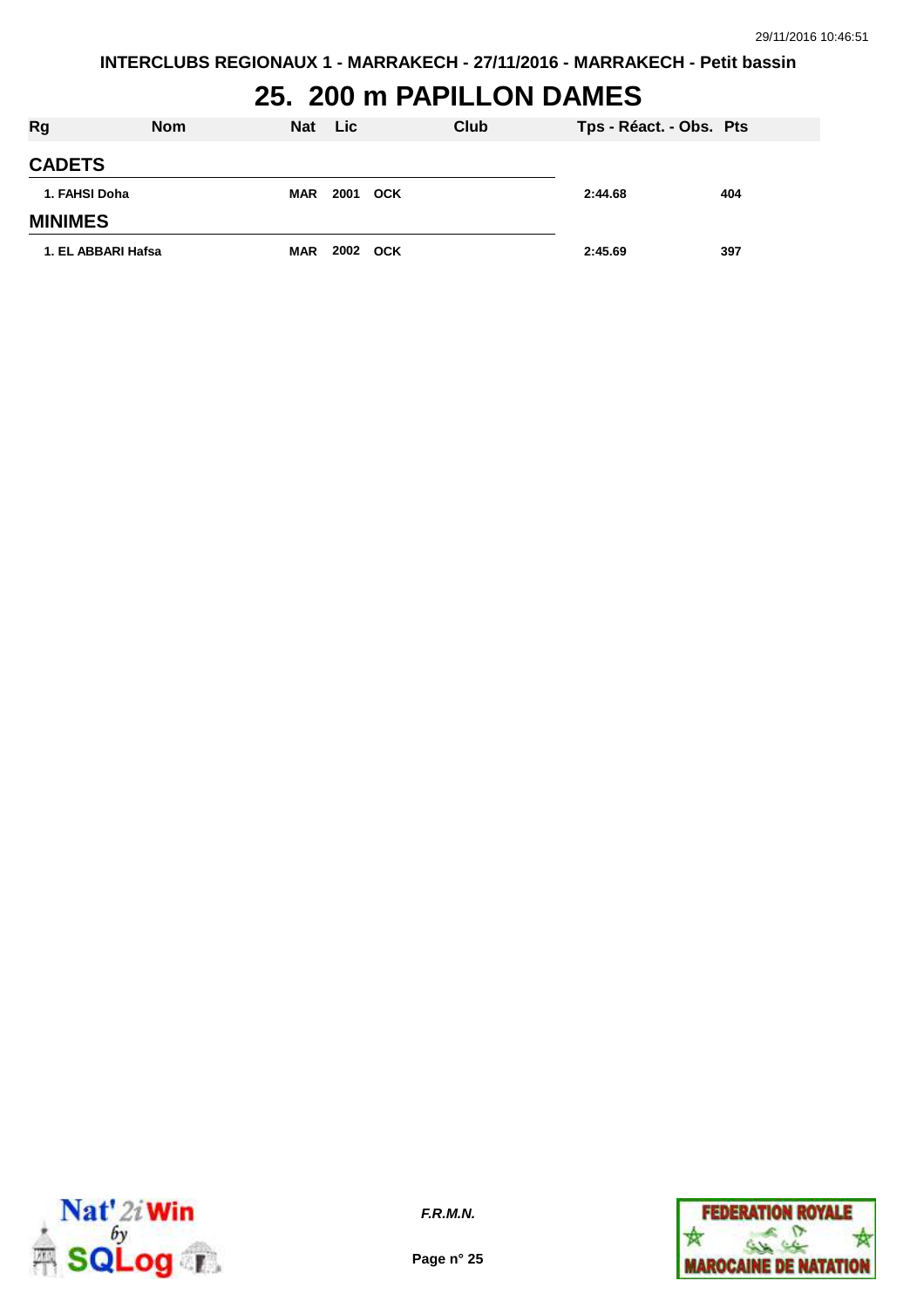## **26. 100 m DOS MESSIEURS**

| Rg                | <b>Nom</b>                         | Nat        | <b>Lic</b> | Club          | Tps - Réact. - Obs. Pts |     |
|-------------------|------------------------------------|------------|------------|---------------|-------------------------|-----|
| <b>CADETS</b>     |                                    |            |            |               |                         |     |
| 1. AOKACH Yahya   |                                    | <b>MAR</b> | 2000       | <b>JIHA</b>   | 1:22.04                 | 253 |
|                   | <b>TLD. CHERGUI MOUANE Yassine</b> | <b>MAR</b> | 2001       | <b>OCS</b>    | 1:27.55                 | 208 |
|                   | <b>TLD. EL HAMDOUNI Ayoub</b>      | <b>MAR</b> | 2001       | <b>OCS</b>    | 1:31.84                 | 180 |
|                   | <b>NC. DAHLANE Ahmed</b>           | <b>MAR</b> | 2001       | <b>JIHA</b>   | Frf n.d.                |     |
| <b>MINIMES</b>    |                                    |            |            |               |                         |     |
| 1. MOUHIB Yahya   |                                    | <b>MAR</b> | 2002       | <b>OCK</b>    | 1:10.84                 | 394 |
| 2. NAJIH Ouissam  |                                    | <b>MAR</b> | 2002       | <b>KACM</b>   | 1:10.98                 | 391 |
|                   | <b>3. HAITAM Monssif</b>           | <b>MAR</b> | 2002       | <b>OCK</b>    | 1:13.67                 | 350 |
|                   | 4. ES SAMLALI Ismail               | <b>MAR</b> | 2002       | <b>OCK</b>    | 1:17.16                 | 305 |
|                   | 5. DIDOUCH Mohamed Amine           | <b>MAR</b> | 2003       | <b>ASAMIN</b> | 1:19.80                 | 275 |
| 6. ZAHIDI Mounir  |                                    | <b>MAR</b> | 2002       | <b>JIHA</b>   | 1:23.03                 | 244 |
| 7. ALIOUI Ilyasse |                                    | <b>MAR</b> | 2002       | <b>OCS</b>    | 1:25.38                 | 225 |
|                   | 8. AIT SALAH Othmane               | <b>MAR</b> | 2002       | <b>JIHA</b>   | 1:26.02                 | 220 |
|                   | 9. ENNAZIHI Mohamed Reda           | <b>MAR</b> | 2002       | <b>OCS</b>    | 1:29.09                 | 198 |
| 10. SGHYAR Ziad   |                                    | <b>MAR</b> | 2002       | <b>KACM</b>   | 1:34.47                 | 166 |



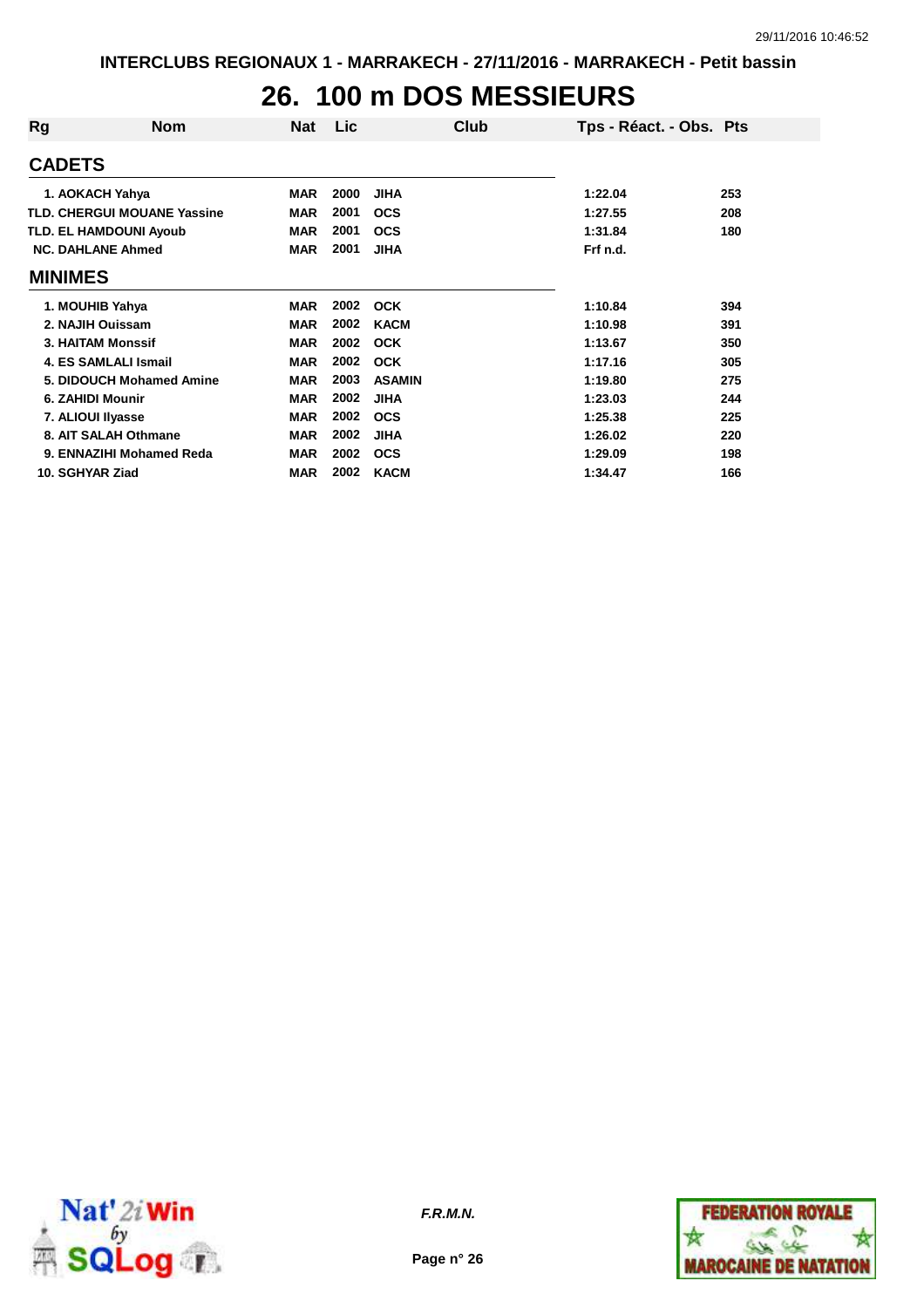#### **27. 100 m DOS DAMES**

| Rg                        | <b>Nom</b> | <b>Nat</b> | <b>Lic</b> |            | <b>Club</b> | Tps - Réact. - Obs. Pts |     |
|---------------------------|------------|------------|------------|------------|-------------|-------------------------|-----|
| <b>CADETS</b>             |            |            |            |            |             |                         |     |
| 1. FAHSI Hiba             |            | <b>MAR</b> | 2001       | <b>OCK</b> |             | 1:07.44                 | 640 |
| 2. NAFR Wissal            |            | <b>MAR</b> | 2000       | <b>OCK</b> |             | 1:20.22                 | 380 |
| 3. KHALED Kaoutar         |            | <b>MAR</b> | 2001       | <b>OCK</b> |             | 1:21.00                 | 369 |
| <b>MINIMES</b>            |            |            |            |            |             |                         |     |
| 1. EL ABBARI Hafsa        |            | <b>MAR</b> | 2002 OCK   |            |             | 1:14.83                 | 468 |
| 2. SELLAFI Mariam         |            | <b>MAR</b> | 2002       | <b>OCK</b> |             | 1:16.78                 | 433 |
| 3. FADILE Oumaima         |            | <b>MAR</b> | 2002       | OCK        |             | 1:30.57                 | 264 |
| <b>NC. BOUHMALA Salma</b> |            | <b>MAR</b> | 2002       | <b>OCS</b> |             | Frf n.d.                |     |



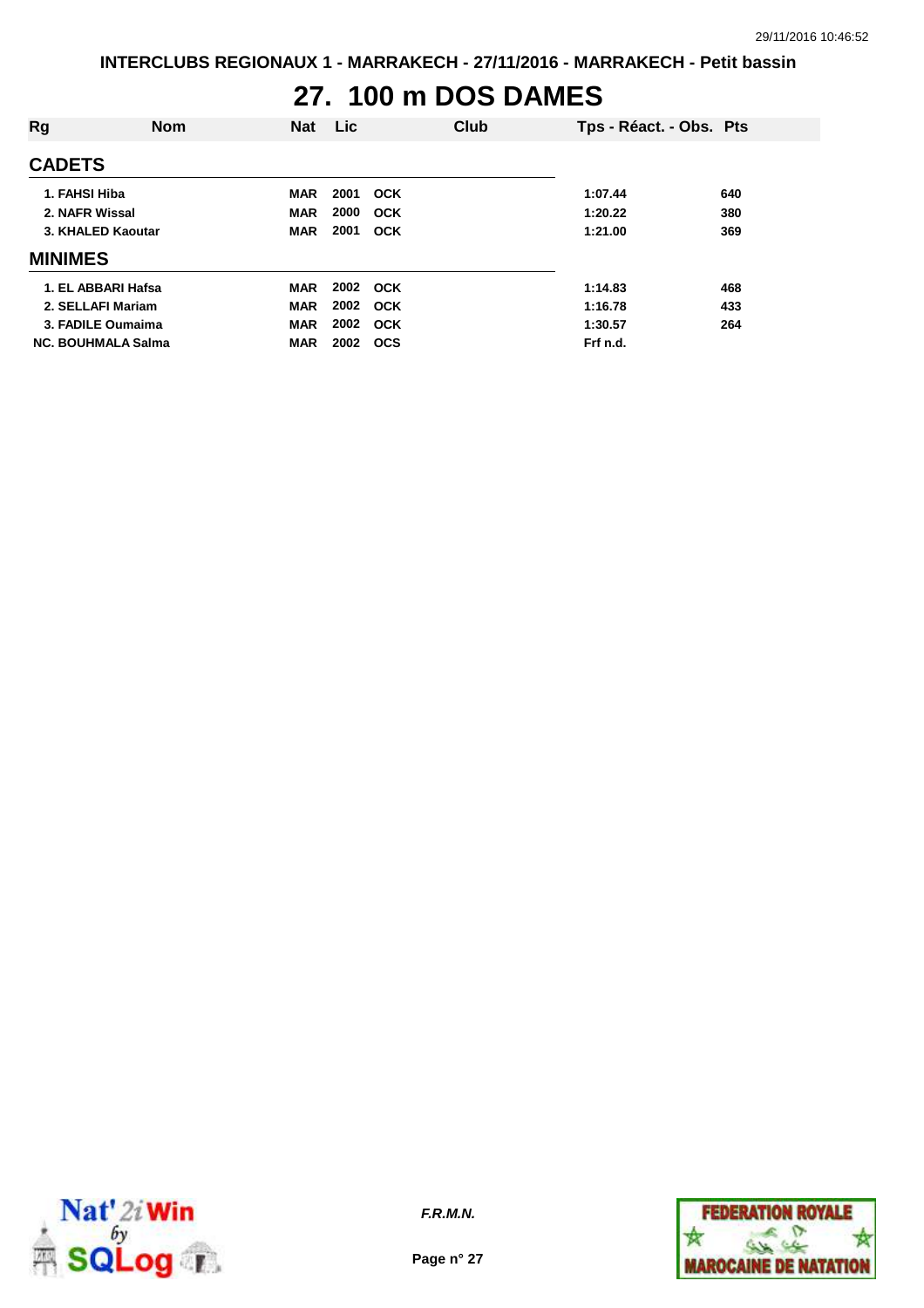#### **28. 1500 m NAGE LIBRE MESSIEURS**

| Rg                       | <b>Nom</b>                   | Nat        | Lic  | Club          | Tps - Réact. - Obs. Pts |     |
|--------------------------|------------------------------|------------|------|---------------|-------------------------|-----|
| <b>SENIORS</b>           |                              |            |      |               |                         |     |
|                          | <b>TLD. EJEGHAOUI Hamza</b>  | <b>MAR</b> | 1990 | <b>CMND</b>   | 22:25.81                | 271 |
|                          | <b>TLD. BENKAHA Brahim</b>   | <b>MAR</b> | 1972 | <b>CMND</b>   | 25:49.94                | 177 |
|                          | <b>TLD. EL HAMIDI Ahmed</b>  | <b>MAR</b> | 1975 | <b>CMND</b>   | 29:05.06                | 124 |
| <b>NC. KHATIM Khalid</b> |                              | <b>MAR</b> | 1986 | <b>CMND</b>   | Frf n.d.                |     |
|                          | NC. BOUSDAGH Abdessamad      | <b>MAR</b> | 1994 | <b>CMND</b>   | <b>\bandon</b>          | 0   |
| <b>CADETS</b>            |                              |            |      |               |                         |     |
|                          | 1. DABBAR Saad Amine         | <b>MAR</b> | 2000 | <b>OCK</b>    | 18:13.05                | 506 |
|                          | 2. SAFIR Yassine             | <b>MAR</b> | 2001 | <b>ASAMIN</b> | 19:34.31                | 408 |
|                          | 3. BENLACHHAB Othmane        | <b>MAR</b> | 2001 | <b>ASAMIN</b> | 19:42.63                | 399 |
|                          | 4. DIANE EI Mehdi            | <b>MAR</b> | 2001 | <b>ASAMIN</b> | 21:05.02                | 326 |
| <b>MINIMES</b>           |                              |            |      |               |                         |     |
|                          | 1. MOUHIB Yahya              | <b>MAR</b> | 2002 | <b>OCK</b>    | 19:35.88                | 406 |
|                          | <b>TLD. BELKHDARE Younes</b> | <b>MAR</b> | 2002 | <b>ASAMIN</b> | 22:02.42                | 285 |



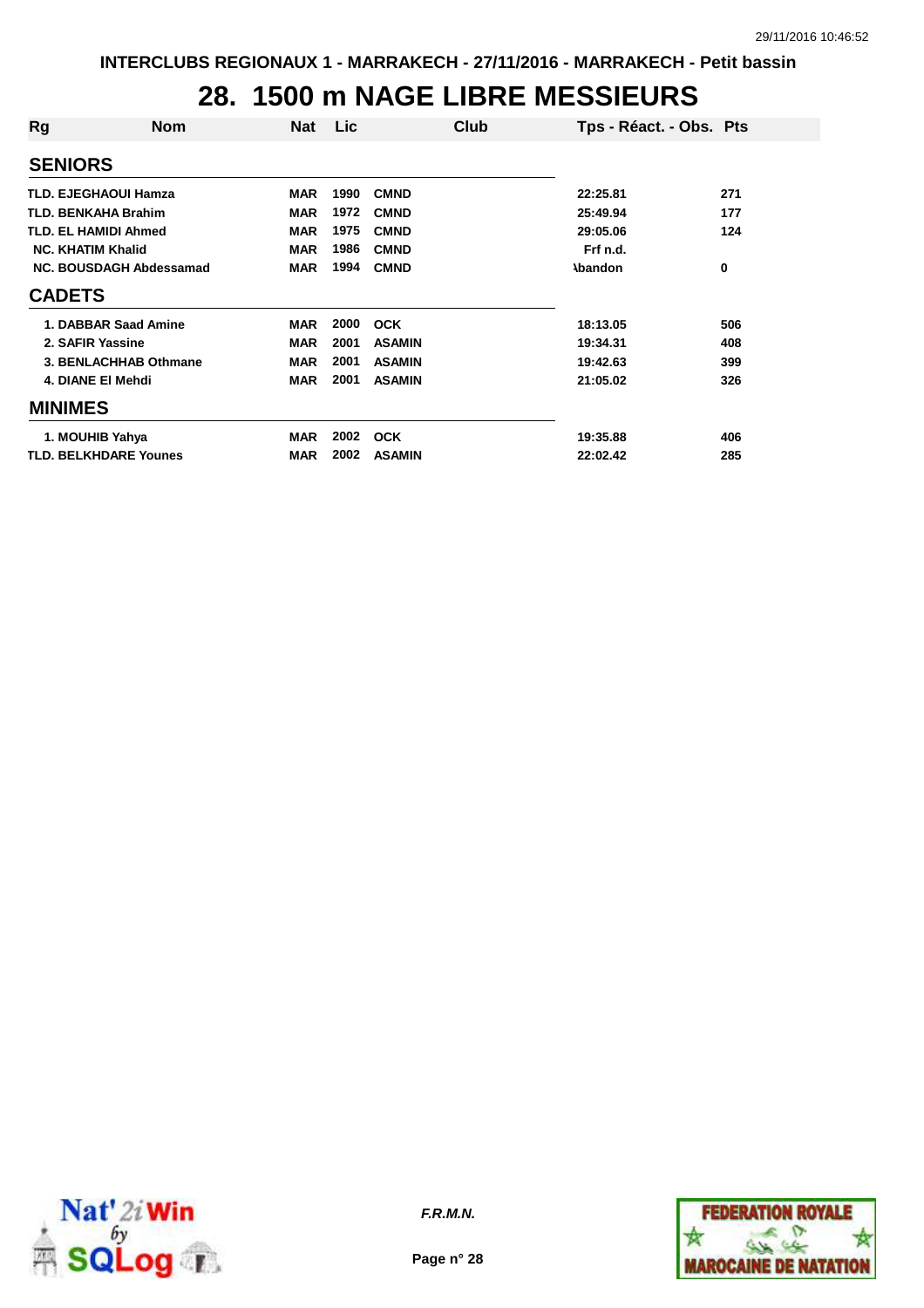### **29. 50 m NAGE LIBRE DAMES**

| <b>Rg</b>     | <b>Nom</b>                       | <b>Nat</b> | Lic  | Club          | Tps - Réact. - Obs. Pts |     |
|---------------|----------------------------------|------------|------|---------------|-------------------------|-----|
|               | <b>JUNIORS</b>                   |            |      |               |                         |     |
|               | 1. FIDADI Fadwa                  | <b>MAR</b> | 1999 | <b>KACM</b>   | 28.78                   | 560 |
|               | <b>TLD. OUELDRAMI Ibtissam</b>   | <b>MAR</b> | 1998 | <b>CKM</b>    | 35.75                   | 292 |
| <b>CADETS</b> |                                  |            |      |               |                         |     |
|               | 1. FAHSI Hiba                    | <b>MAR</b> | 2001 | <b>OCK</b>    | 28.66                   | 567 |
|               | 2. FAHSI Doha                    | <b>MAR</b> | 2001 | <b>OCK</b>    | 29.19                   | 537 |
|               | 3. AJDI Ayya                     | <b>MAR</b> | 2001 | <b>KACM</b>   | 31.03                   | 447 |
|               | 4. NAFR Wissal                   | <b>MAR</b> | 2000 | <b>OCK</b>    | 31.88                   | 412 |
|               | 5. KHALED Kaoutar                | <b>MAR</b> | 2001 | <b>OCK</b>    | 32.47                   | 390 |
|               | 5. LAMGHARI Mariam               | <b>MAR</b> | 2000 | <b>OCK</b>    | 32.47                   | 390 |
|               | 7. AIT BOUSERHANE Maria          | <b>MAR</b> | 2001 | <b>JIHA</b>   | 35.06                   | 310 |
|               | <b>TLD. EL AISSARI Marwa</b>     | <b>MAR</b> | 2001 | <b>ASAMIN</b> | 37.28                   | 258 |
|               | <b>MINIMES</b>                   |            |      |               |                         |     |
|               | 1. SELLAFI Mariam                | <b>MAR</b> | 2002 | <b>OCK</b>    | 30.56                   | 468 |
|               | 2. AIT EL HAJ Ghita              | <b>MAR</b> | 2002 | <b>JIHA</b>   | 32.19                   | 400 |
|               | 3. FADILE Oumaima                | <b>MAR</b> | 2002 | <b>OCK</b>    | 33.97                   | 341 |
|               | 4. EL AISSARI Nada               | <b>MAR</b> | 2003 | <b>ASAMIN</b> | 34.47                   | 326 |
|               | 5. BAYAR Nidal                   | <b>MAR</b> | 2003 | <b>OCS</b>    | 35.22                   | 305 |
|               | <b>TLD. ELJAZOULI Ihssane</b>    | <b>MAR</b> | 2003 | <b>OCS</b>    | 38.16                   | 240 |
|               | <b>TLD. EL MACHFOU Salma</b>     | <b>MAR</b> | 2003 | <b>JIHA</b>   | 38.17                   | 240 |
|               | <b>TLD. ELOUAZZANI Amira</b>     | <b>MAR</b> | 2003 | <b>OCS</b>    | 39.16                   | 222 |
|               | <b>TLD. ALAOUI MORTAJI Farah</b> | <b>MAR</b> | 2003 | <b>ASNS</b>   | 41.69                   | 184 |
|               | <b>TLD. DOUADA Hibat Allah</b>   | <b>MAR</b> | 2002 | <b>KACM</b>   | 42.30                   | 176 |
|               | <b>NC. OKKELI Ikbal</b>          | <b>MAR</b> | 2002 | <b>KACM</b>   | Frf n.d.                |     |
|               | <b>NC. BOUHMALA Salma</b>        | <b>MAR</b> | 2002 | <b>OCS</b>    | Frf n.d.                |     |



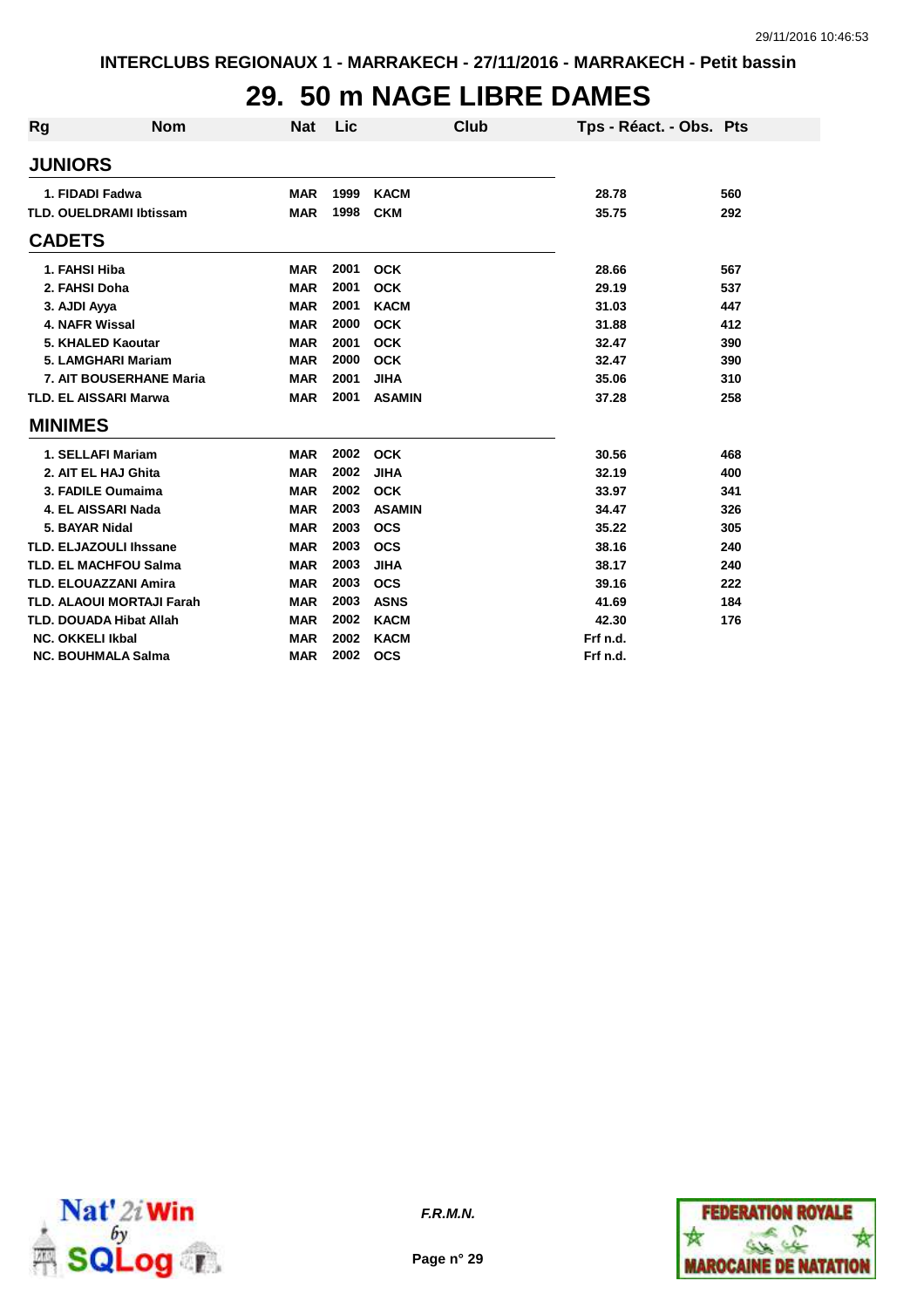### **30. 50 m NAGE LIBRE MESSIEURS**

| Rg                        | <b>Nom</b>                            | <b>Nat</b>               | Lic          | Club                      | Tps - Réact. - Obs. Pts |            |
|---------------------------|---------------------------------------|--------------------------|--------------|---------------------------|-------------------------|------------|
| <b>SENIORS</b>            |                                       |                          |              |                           |                         |            |
|                           | 1. NADIFIYINE Younes Taha             | <b>MAR</b>               | 1995         | <b>KACM</b>               | 27.38                   | 445        |
|                           | 2. MOUCHARIQ Karim                    | <b>MAR</b>               | 1988         | <b>COMN</b>               | 27.73                   | 428        |
|                           | 3. HOUZAM Jamal                       | <b>MAR</b>               | 1981         | <b>COMN</b>               | 28.59                   | 391        |
|                           | 4. AHL MBAREK Zakaria                 | <b>MAR</b>               | 1997         | <b>CBN</b>                | 29.00                   | 375        |
|                           | <b>TLD. QOUNAINE Mohamed</b>          | <b>MAR</b>               | 1981         | <b>COMN</b>               | 31.06                   | 305        |
|                           | <b>TLD. BOUCHTAOUI Arafa</b>          | <b>MAR</b>               | 1990         | <b>JIHA</b>               | 33.47                   | 243        |
|                           | <b>NC. AL BAKRACHI Omar</b>           | <b>MAR</b>               | 1994         | <b>CKM</b>                | Frf n.d.                |            |
| <b>JUNIORS</b>            |                                       |                          |              |                           |                         |            |
|                           | 1. LAKHDAR Achraf                     | <b>MAR</b>               | 1998         | <b>KACM</b>               | 27.86                   | 423        |
|                           | <b>TLD. BOU LAADAM Khalid</b>         | <b>MAR</b>               | 1999         | <b>JIHA</b>               | 32.25                   | 272        |
| <b>TLD. EL HAIL Amine</b> |                                       | <b>MAR</b>               | 1999         | <b>JIHA</b>               | 32.28                   | 271        |
| <b>TLD. HAFID Ali</b>     |                                       | <b>MAR</b>               | 1998         | <b>JIHA</b>               | 33.79                   | 237        |
| <b>CADETS</b>             |                                       |                          |              |                           |                         |            |
|                           | 1. DABBAR Saad Amine                  | <b>MAR</b>               | 2000         | <b>OCK</b>                | 26.75                   | 477        |
|                           | 2. ALAOUI MORTAJI Hamza               | <b>MAR</b>               | 2000         | <b>ASNS</b>               | 27.75                   | 428        |
|                           | 3. ALIOUI Oussama                     | <b>MAR</b>               | 2000         | <b>OCS</b>                | 28.31                   | 403        |
|                           | 4. OUGOUIS Anas                       | <b>MAR</b>               | 2001         | <b>OCK</b>                | 28.86                   | 380        |
| 5. SAFIR Yassine          |                                       | <b>MAR</b>               | 2001         | <b>ASAMIN</b>             | 28.97                   | 376        |
|                           | 6. QAISSOUNI Mehdi                    | <b>MAR</b>               | 2001         | <b>OCS</b>                | 29.41                   | 359        |
|                           | 7. BENLACHHAB Othmane                 | <b>MAR</b>               | 2001         | <b>ASAMIN</b>             | 29.83                   | 344        |
|                           | 8. EL HAMDANI Omar                    | <b>MAR</b>               | 2001         | <b>JIHA</b>               | 30.00                   | 338        |
|                           | 9. CHERGUI MOUANE Yassine             | <b>MAR</b>               | 2001<br>2000 | <b>OCS</b><br><b>ASNS</b> | 30.41                   | 325<br>314 |
| 11. DIANE EI Mehdi        | 10. BAYAR Oussama                     | <b>MAR</b><br><b>MAR</b> | 2001         | <b>ASAMIN</b>             | 30.76<br>31.16          | 302        |
|                           | 12. BAZTIRI Nasser Eddine             | <b>MAR</b>               | 2000         | <b>CKM</b>                | 31.22                   | 300        |
| 13. AOKACH Yahya          |                                       | <b>MAR</b>               | 2000         | <b>JIHA</b>               | 31.92                   | 281        |
|                           | <b>14. AIT HADDOUCH Anas</b>          | <b>MAR</b>               | 2001         | <b>ASAMIN</b>             | 32.00                   | 279        |
|                           | 15. ANKA SOUBAAI Abdelmajid           | <b>MAR</b>               | 2001         | <b>KACM</b>               | 32.11                   | 276        |
|                           | <b>16. EL GHOUFILI Hicham</b>         | <b>MAR</b>               | 2000         | <b>KACM</b>               | 32.14                   | 275        |
|                           | <b>TLD. EL HAMDOUNI Ayoub</b>         | <b>MAR</b>               | 2001         | <b>OCS</b>                | 33.35                   | 246        |
|                           | <b>TLD. AITBELLA Mustafa</b>          | MAR                      | 2000         | <b>OCS</b>                | 34.72                   | 218        |
| <b>TLD. LAKNANBI Anas</b> |                                       | MAR                      | 2000         | <b>JIHA</b>               | 35.19                   | 209        |
|                           | <b>TLD. LABOUITA Marouane</b>         | MAR                      | 2001         | <b>KACM</b>               | 38.23                   | 163        |
| <b>TLD. CHIHAZ Amine</b>  |                                       | MAR                      | 2001         | <b>CBN</b>                | 39.91                   | 143        |
| <b>NC. AFAR Taha</b>      |                                       | <b>MAR</b>               | 2001         | <b>ASNS</b>               | Frf n.d.                |            |
|                           | <b>NC. BELBOUKHARI Youness</b>        | <b>MAR</b>               | 2000         | <b>CBN</b>                | Frf n.d.                |            |
|                           | <b>NC. COURDI Mohammed</b>            | MAR                      | 2001         | <b>OCS</b>                | Frf n.d.                |            |
| <b>MINIMES</b>            | <b>NC. DAHLANE Ahmed</b>              | MAR                      | 2001         | JIHA                      | Frf n.d.                |            |
|                           |                                       |                          |              | 2002 KACM                 |                         |            |
|                           | 1. NAJIH Ouissam                      | <b>MAR</b>               | 2002         |                           | 27.22                   | 453        |
|                           | 2. HAITAM Monssif<br>3. QOUANANE Anas | <b>MAR</b><br><b>MAR</b> | 2003         | <b>OCK</b><br><b>JIHA</b> | 27.61<br>29.44          | 434<br>358 |
| 4. ALIOUI IIyasse         |                                       | <b>MAR</b>               | 2002         | <b>OCS</b>                | 30.41                   | 325        |
|                           | 5. DIDOUCH Mohamed Amine              | <b>MAR</b>               | 2003         | <b>ASAMIN</b>             | 30.81                   | 312        |
| 6. ZAHIDI Mounir          |                                       | <b>MAR</b>               | 2002         | <b>JIHA</b>               | 31.00                   | 307        |
| 7. ZINE Ouadii            |                                       | MAR                      | 2003         | <b>OCS</b>                | 31.45                   | 294        |
|                           | 8. AFEJDGHANE Imad                    | MAR                      | 2002         | <b>ASAMIN</b>             | 31.78                   | 284        |
| 9. ABDOUH Saad            |                                       | MAR                      | 2002         | <b>JIHA</b>               | 32.02                   | 278        |
|                           | 10. ELOUAZZANI Rayyane                | MAR                      | 2002         | <b>OCS</b>                | 32.22                   | 273        |
|                           | 11. ELMESKINI Saad                    | MAR                      | 2002         | <b>JIHA</b>               | 32.59                   | 264        |
|                           | 12. SAIB Mohamed Adam                 | MAR                      | 2002         | <b>JIHA</b>               | 32.73                   | 260        |
|                           |                                       |                          |              |                           |                         |            |